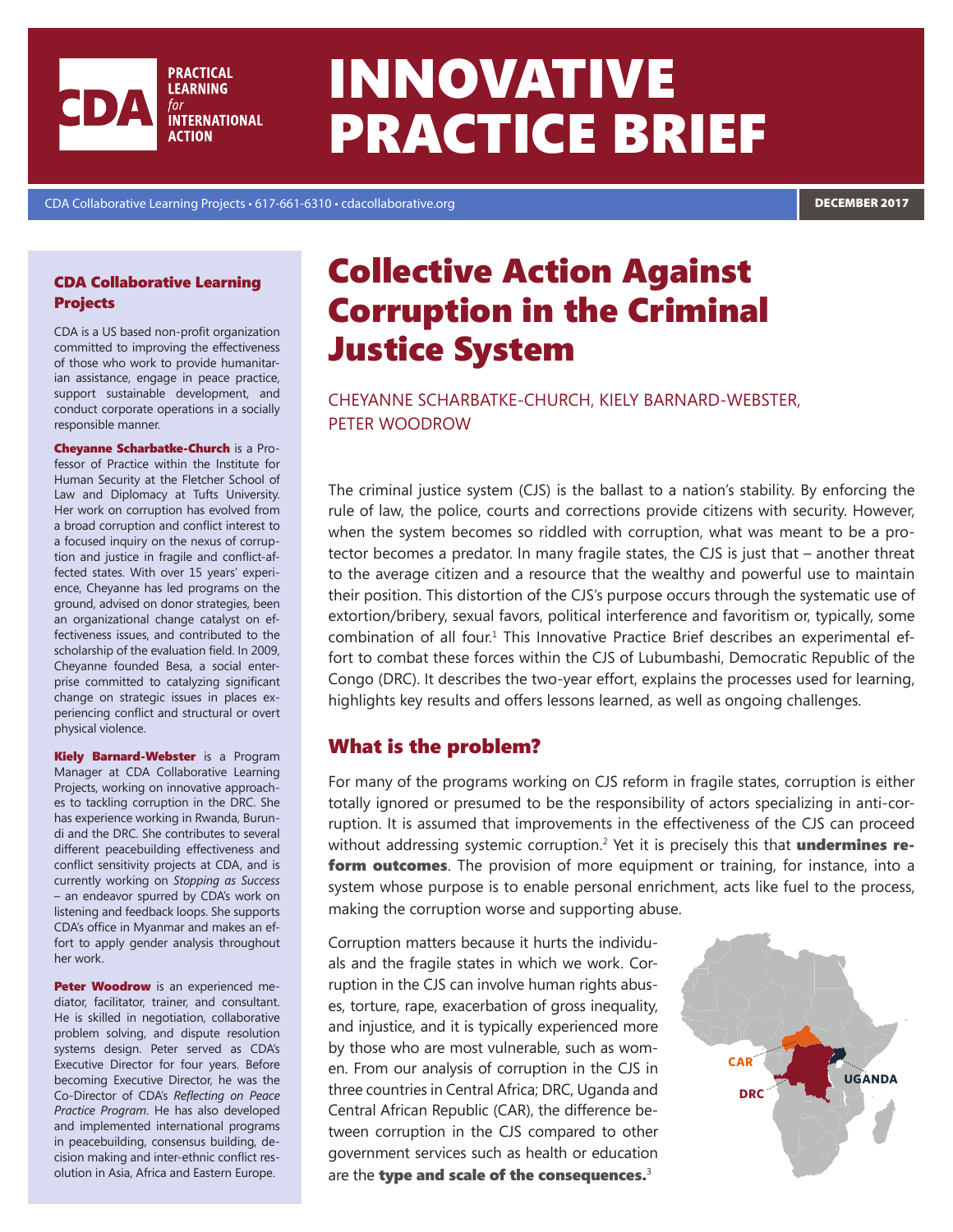**2**

At the individual level, corruption can lead to denial of freedom. This has potentially dire consequences, resulting from the terrible conditions one must endure in confinement. Individuals can also suffer 'double victimhood,' when the victim of a crime suddenly becomes the accused, due to manipulation of the criminal justice process.

There are consequences at the societal level as well. When actors in the CJS are seen as predators not protectors, it diminishes citizens trust in the institutions of the state. This launches a classic vicious cycle of citizen insecurity (see Figure 1). At the same time, political power can be maintained through a distorted state apparatus, in which police intimidate opposition candidates, break up political rallies, and the courts rule against any challenges to power. Finally, the "sale" of government services in all sectors, such as payment for a hospital bed, or demanding sexual favors to secure a new appointment, is difficult to tackle, when the ones who are meant to enforce the law are themselves not following it. There is no appeal to a more trusted authority.

Too often, when corruption is tackled through CJS reform or development actors, these efforts are ineffective. In these cases, the problem is generally misunderstood; too heavily influenced by Western notions of the separation of private and public spheres where public interest is thought to be the north star of government officials.<sup>4</sup> This results in programming that responds to the idea that the corrupt are just a few 'bad apples' that can be combatted through basic accountability measures and improved professionalism. This approach is rarely effective.

## The Project

The Central Africa Accountable Service Delivery Initiative (CAASDI) was an effort by the State Department's Bureau of International Narcotics and Law Enforcement (INL) and CDA to reduce corruption in the criminal justice process. The CAASDI project arose out of a concern among a few officials in INL that the results from anti-corruption efforts in criminal justice systems were negligible at best, and that most INL anti-corruption programming was too formulaic. There was a concern regarding the absence of deeper problem analysis and the presumption that program approaches were transferable between contexts.

The challenge of CAASDI was to discover whether, by conducting a deeper analysis and seeking more creative and context-specific approaches, it would be possible to combat corruption more effectively in the  $CJS<sup>5</sup>$  Central to the new analysis development was the belief that corruption is a complex (not simple) phenomenon and thus systems thinking could offer important insights.<sup>6</sup> These insights would in turn set up more strategic and thus effective programming pushing beyond classic—and largely failed—models of anti-corruption work.7 To achieve this, CAASDI was to conduct systems analysis in three countries and implement a pilot project in one. CAASDI and the sister project at The Fletcher School have produced a number of publications over the duration of the project. A full list may be found in Appendix A.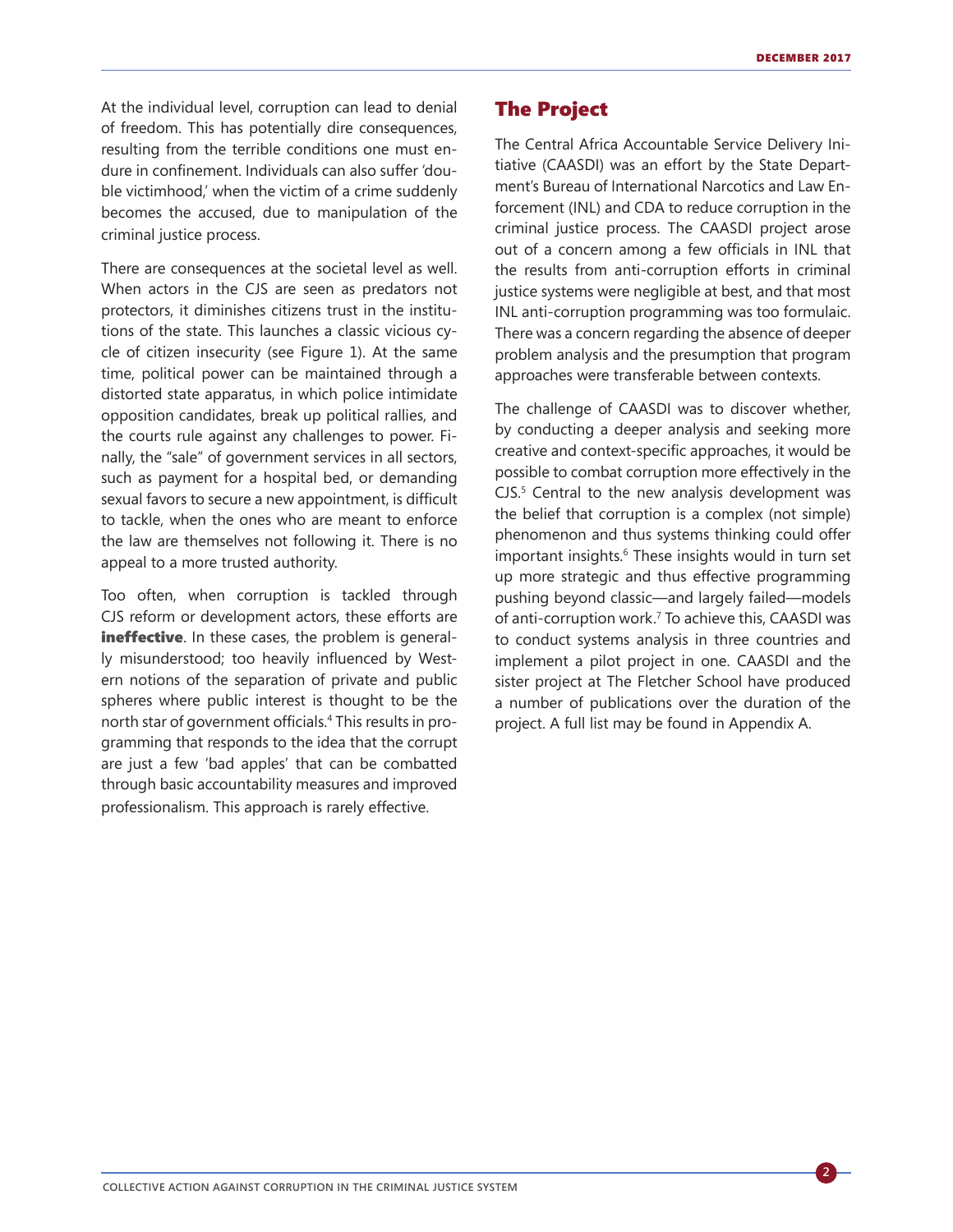#### Why systems thinking?

Systems thinking is a way of understanding the world (or any particular problem) as a series of complex interactions among multiple factors that, together, form a constantly shifting whole. Systems analysis first identifies important driving factors (causes), and then concentrates on the *interactions* among those elements, producing a picture of how the larger system functions. The CAASDI project used *causal loop diagrams* as a way to literally map how corruption functions. Figure 1 below presents an example of a causal loop diagram from the analysis of the system of corruption in the CJS in CAR conducted by the project in 2017.



**Figure 1: Central Corruption Dynamic in the Criminal Justice System, CAR**

The figure above is one portion of a much larger mapping of corruption in the CJS in CAR. 8 Citizens, driven largely by fear of the horrible conditions of incarceration and desperation to gain the release of relatives or other associates, are willing to engage in multiple tactics to manipulate the CJS. They are greeted by CJS actors who are ready to demand payments for minor bureaucratic services or more significant actions to change justice outcomes. Sexual favors are a possible form of "payment" in these exchanges; particularly when the woman has no access to money. While some of those caught in the justice system are innocent, the process can lead to the release of criminals, which causes an increase in crime and insecurity, undermining trust in the CJS. Further any possible deterrent effect of the law is gone as the

law is not applied. Trust is also damaged by the sense that justice can be bought, so the gross inequalities of society are reinforced by the way that the CJS operates. Citizens who distrust the CJS are more likely to take justice in their own hands, leading to mob actions and revenge, which further decreases security. Meanwhile, CJS actors operate in an atmosphere of impunity, as they are rarely held accountable for their corrupt acts.

This form of analysis offers several advantages:

- By showing the connections between factors, it removes the tendency to treat "symptoms" in isolation or to think in a simplistic linear fashion, in which there is one cause and one effect.
- It also makes it quite visually clear that there can be multiple driving factors behind a single issue or problem, demonstrating that multi-faceted responses may be necessary.
- It shows how seemingly unrelated issues can contribute to a system.
- The systems map provides a tool for considering several different options for creating change—and tracing the possible positive and intended negative results of such efforts.
- It is possible to place programming initiatives in the map itself—to emphasize the fact that implementing agencies and their efforts do not exist separate from the system; they affect it and are influenced by it.

**3**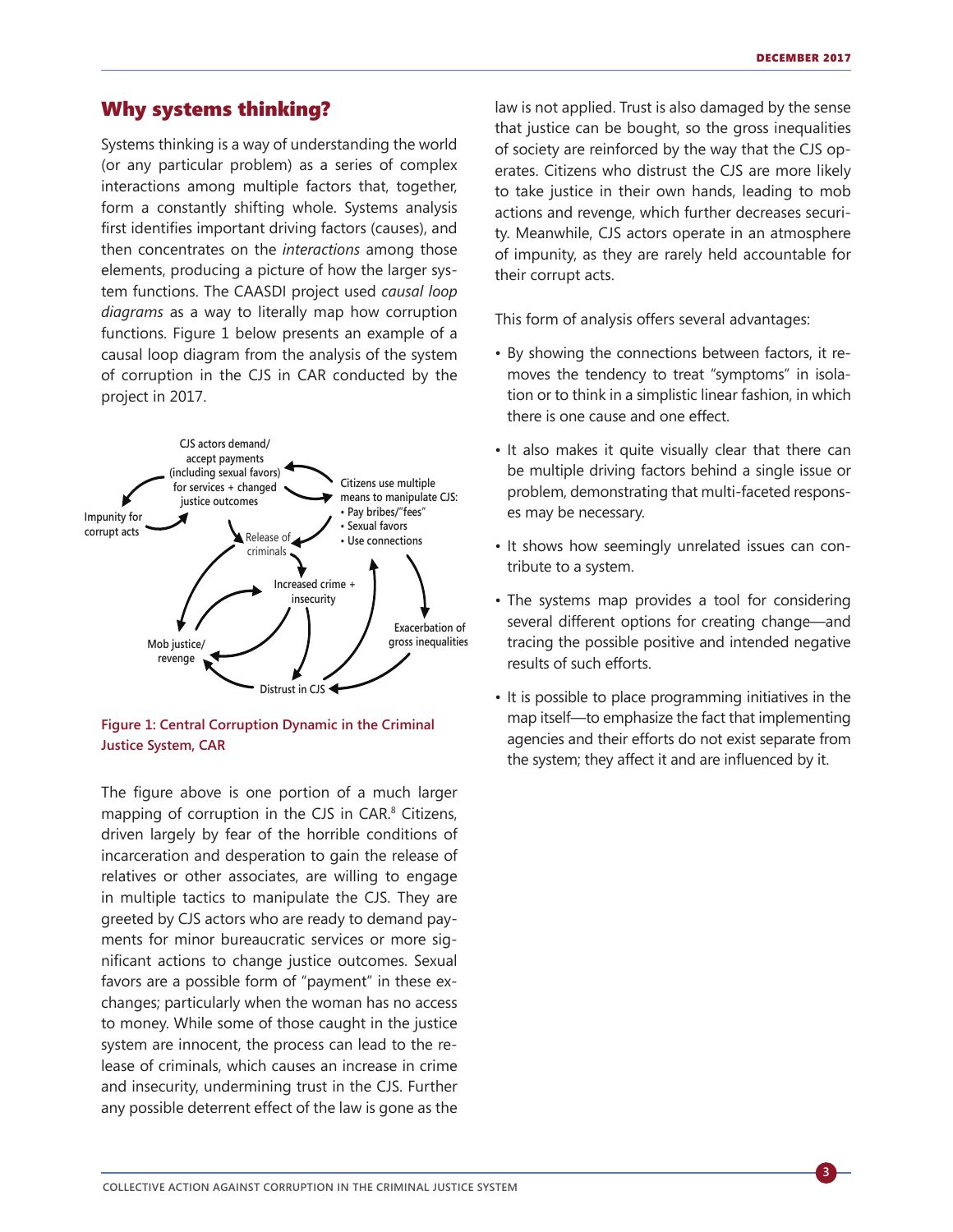**4**

## Emergent programming & adaptive management

From a programming or intervention point of view, systems thinking supports an emergent and adaptive approach—essentially using the systems analysis to identify possible ways to shift the system in a positive direction. Once programmatic activities are underway, participants (staff, partners, evaluators) then collect feedback to see whether the approach is working or not, how and why/why not. After discussing the feedback, they undertake any needed program adjustments for continuous improvements in results. This approach is particularly appropriate under conditions of uncertainty, which can be said of most non-simple problems.

Corruption in fragile states has all the characteristics of a complex problem; it is highly adaptive, resistant to change, and serves a function. This leads to profound uncertainty about how to root it out, once it has established itself. When the context is also a conflict area, the combination of corruption and ongoing or recent tensions and violence add to the uncertainty and complexity.

Figure 2 below shows this overall emergent and adaptive programming approach. While this looks quite similar to the typical program cycle, it differs in several respects. First, the systems analysis provides the basis for identifying alternative "points of leverage;" elements of the problem susceptible to change or where certain changes are already happening.

Second, the program approach is considered "emergent." That is, while medium-term objectives are clear, the pathway to attain them must unfold through a process of well-informed trial-and-error. As a result, the overall project approach is held rather tentatively, recognizing that agencies are dealing with a problem for which there are no proven solutions under conditions of significant uncertainty. Therefore, the underlying theory of change of the approach is open to ongoing reexamination—and monitoring and evaluation and other feedback processes are designed to test the theory of change on a regular basis, even to the point of requiring a fundamental rethinking of the initial program design.

Third, the process requires not only constant feedback (embedded in a vigorous M&E system), but also regular updating of the systems map, including incorporation of the program intervention itself—and its observed effects—into the system. This placement of the intervention in the map allows for consideration of what it addresses—and fails to address—and its relation to the efforts of other actors on the same or related factors.



**Figure 2: Systems Thinking & Adaptive Management**

In Figure 2, the green indicates analytical processes, while the orange represents program design/planning. The red shows the program implementation and adaptation cycle.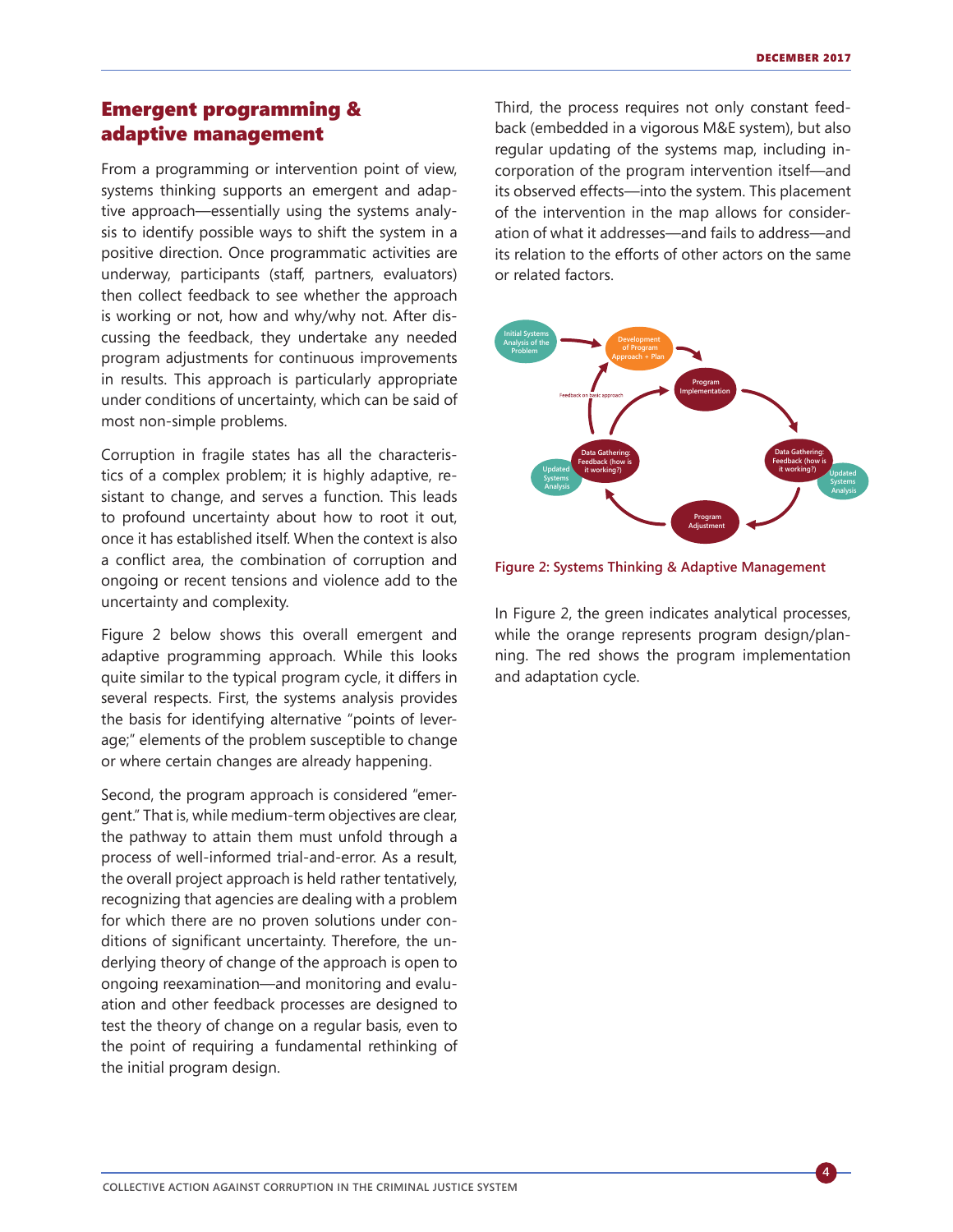## *Kuleta Haki*: the project in Lubumbashi

The project was developed based on the results of our initial systems-based corruption analysis process.<sup>9</sup> This process built from a wide range of literature, such as political economy analysis and social norms theory, and was informed by systems thinking. The analysis in DRC garnered information from over 260 people through interviews and focus groups in Kinshasa and Lubumbashi and produced a causal loop diagram depicting the system of corruption in the CJS, both nationally and in Lubumbashi. Through a discussion on leverage points and bright spots – factors or people that deviate from the standard, usually harmful, way of operating – an overarching program approach was identified based on the most significant bright spot: "islands of integrity." These were individuals identified during the analysis process in the CJS in Lubumbashi whom others repeatedly recognized as acting with integrity. Isolated and by no means able to operate with zero tolerance for corruption, these people were significantly different in how they did their jobs. The basic project approach was to connect the individual islands of integrity in a Network of people committed to combatting corruption in the CJS.

In order to implement the pilot project envisioned in the INL funding, CDA subcontracted with RCN Justice & Démocratie (RCN J&D), a rule of law/access to justice NGO based in Brussels, Belgium, that has a long history of programming in DRC on CJS issues. Working from the basic programming approach, CDA worked with RCN J&D to co-design the project named "*Kuleta Haki*," or "Provide Justice" in the local dialect of Swahili. Many aspects of the project were left open to the participants themselves to determine, such as their decision to focus on corruption in preventive detention and police custody specifically. The project started in August 2015 and ended in August 2017, with some possibility of renewed funding in 2018.

#### The Strategy

The strategy was based on a classic strength in numbers idea. *If people from within the CJS who act with integrity can establish strong relationships with each other, then they will feel added protection and empowered to act against corruption more openly and*  *often, because they will have support (e.g. emotional, hierarchical, tactical) from those inside the system. And: If those with integrity show that resisting corruption is possible, this will encourage resistance by others who have been participating in corruption but feel it is not right, because they will know resistance is possible and they will not be isolated for doing so. And: If those inside the CJS are connected with islands of integrity working in criminal justice but not employed by the government, then these relationships will provide additional motivation, information and protection, because they are not under the same hierarchy as those working within.*

To reach more people which was part of the medium-term objectives, we believed that strategically growing the size of the Network would increase the confidence of members (as protection and momentum increased) to then influence and/or teach colleagues and bosses also to resist. 'Strategically grow' meant allowing newcomers to observe and participate in relationship-building activities to the extent that the initial members did before them.

#### Who to include in the Network?

When building the initial group of Network members, the project team decided the key criteria was the personal commitment to combatting corruption in the CJS. Other factors, like maintaining equal representation of people from different religions or political affiliations or ethnic groups, were not deemed important criteria for building a strong network. In fact, this key criterion has been one of the most common reasons Network members give for acting against corruption: their personal conviction.

The initial analysis had identified several people seen as islands of integrity. In addition, throughout year one, the project team in Lubumbashi actively sought out more individuals to explore the possibility of joining. They paid special attention to the reputation of actors, as a significant "risk" factor identified early in the project was the possibility that an invitation might be given to someone who was widely known as a corrupt figure (instantly tarnishing the Network's nascent reputation).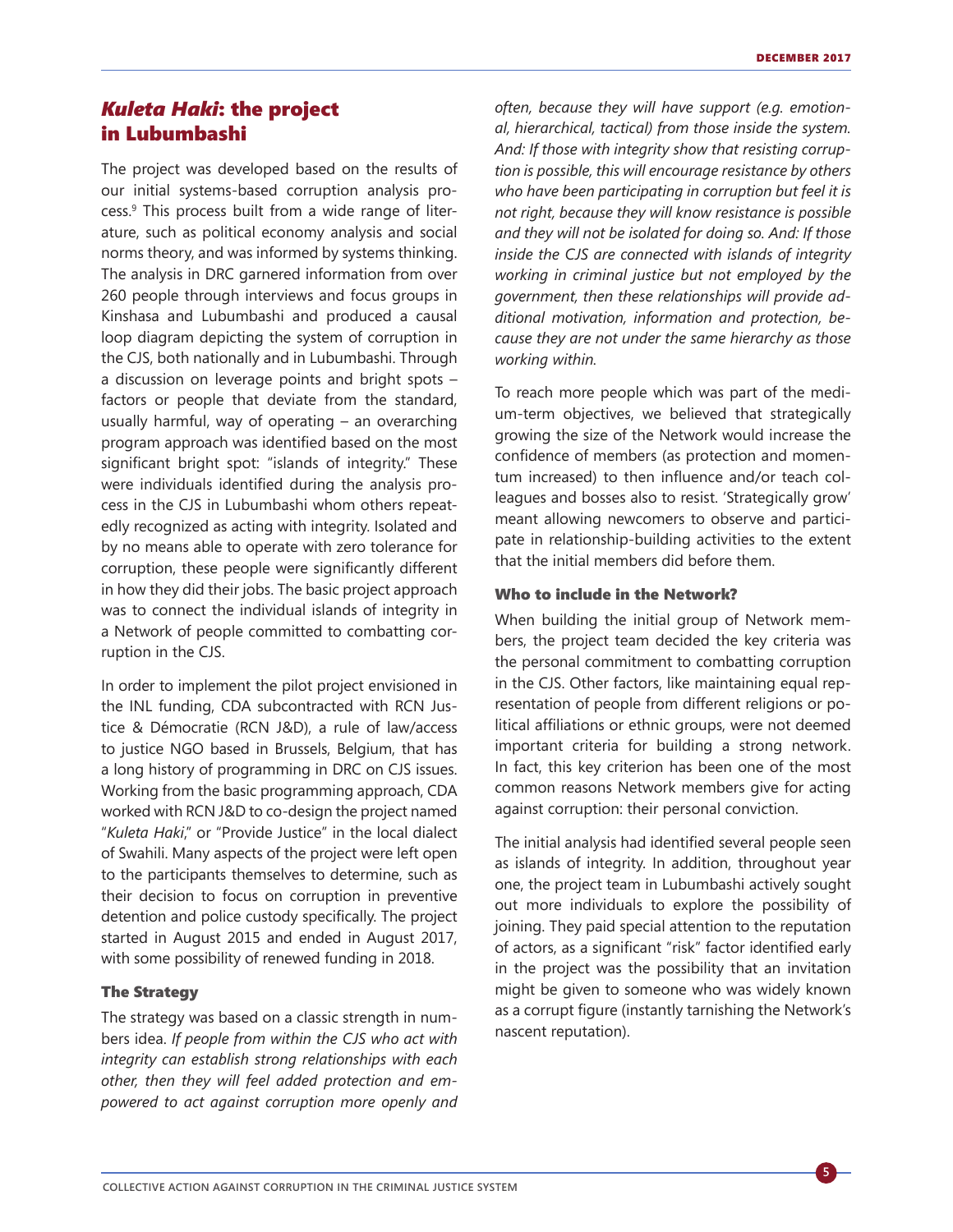#### How to structure the Network?

The Network had a Core group of 10 members which were the early joiners and who fulfilled a leadership function, including setting the agenda, decision making between Network meetings, etc. Initial Core Network activities included building the group's internal management systems and overall ownership of the project, such as the development of a Network Terms of Reference and Code of Conduct. At the same time, they discussed already-emerging internal challenges, including lateness to meetings, and defensiveness when discussing personal experiences with corruption. The group also called on one another to contribute solutions to these problems – which further reinforced early feelings of ownership and responsibility for the Core Network's collective attitude and cohesion.

*Growing the Network.* The Network (over 100 members as of August 2017) has relied on "sub-groups" as a way to organize and manage its growth. Early on, the Network created judicial subgroups to organize groups of actors working in different jurisdictions around Lubumbashi, and to link them to the Core Network. There was also a gender subgroup, initially conceived during the co-design process with RCN J&D. In January 2017, the Network added a police sub-group which included both traffic police and Officiers de Police Judiciaire (OPJ) from one area (Ruashi Kampemba), the investigative police force that works to gather evidence and build cases for magistrates. These sub-groups have been critical for raising new challenges and providing fresh ideas for resisting corruption. With the support of the Core Network, these groups have discussed what corruption means, how best to resist and have started developing their 'activist agenda' to resist corruption consistent with the strategy outlined above.

#### What activities did we do?

The primary activities that were conducted in the course of the two years included:

*• Inspirational Speakers:* In an effort to build motivation and show what is possible, speakers from outside of Lubumbashi were brought to Network meetings to share experiences resisting corruption as a criminal justice actor.

- *• Trainings and Workshops:* Events were held discussing different types of corruption, nonviolent communication, impact of corruption on the individual, community and state, gender, as well as workshops on systems thinking and theories of change. These meetings included discussions on how to resist and how to influence colleagues and supervisors.
- *• Participatory theater:* Theatre was used to model the experience of police and justice officials and show different means of responding to corruption that could be used in professional life. These events sought to break down barriers among members, and facilitated sharing of related experiences across sectors within the CJS.
- *• Visible markers of membership:* Physical symbols signaling Network membership were provided to members, such as T-shirts, pens and clocks.
- *• Listening Clubs:* Network members, in partnership with a local NGO partner (UCOFEM), gathered stories of women held in pretrial detention unjustly to raise awareness of their plight. As part of this they also worked with the family members to teach them the rules of custody and connect them with lawyers.
- *• Teambuilding:* Regular, informal teambuilding activities including games, marches, and sports were organized, so that members could build a more personal rather than professional relationship. During this time, they exchanged successful stories of resistance, swapped strategies, and challenged one another in debates about definitions of corruption.

#### Adapting the collective action strategy over time

An adaptive management approach assumes that the program is going to need to adapt and change as new information is received, the context shifts and tactics are piloted. Several adaptations were made to the project over the two years, a few of the key ones are found here.

*Including sexual favors in the project scope.* A small but important adaptation made at the end of the pilot was based on the recognition that sexual favors were a rampant and harmful form of corruption within the CJS. Network members felt strongly that this type of corruption needed to be resisted in prin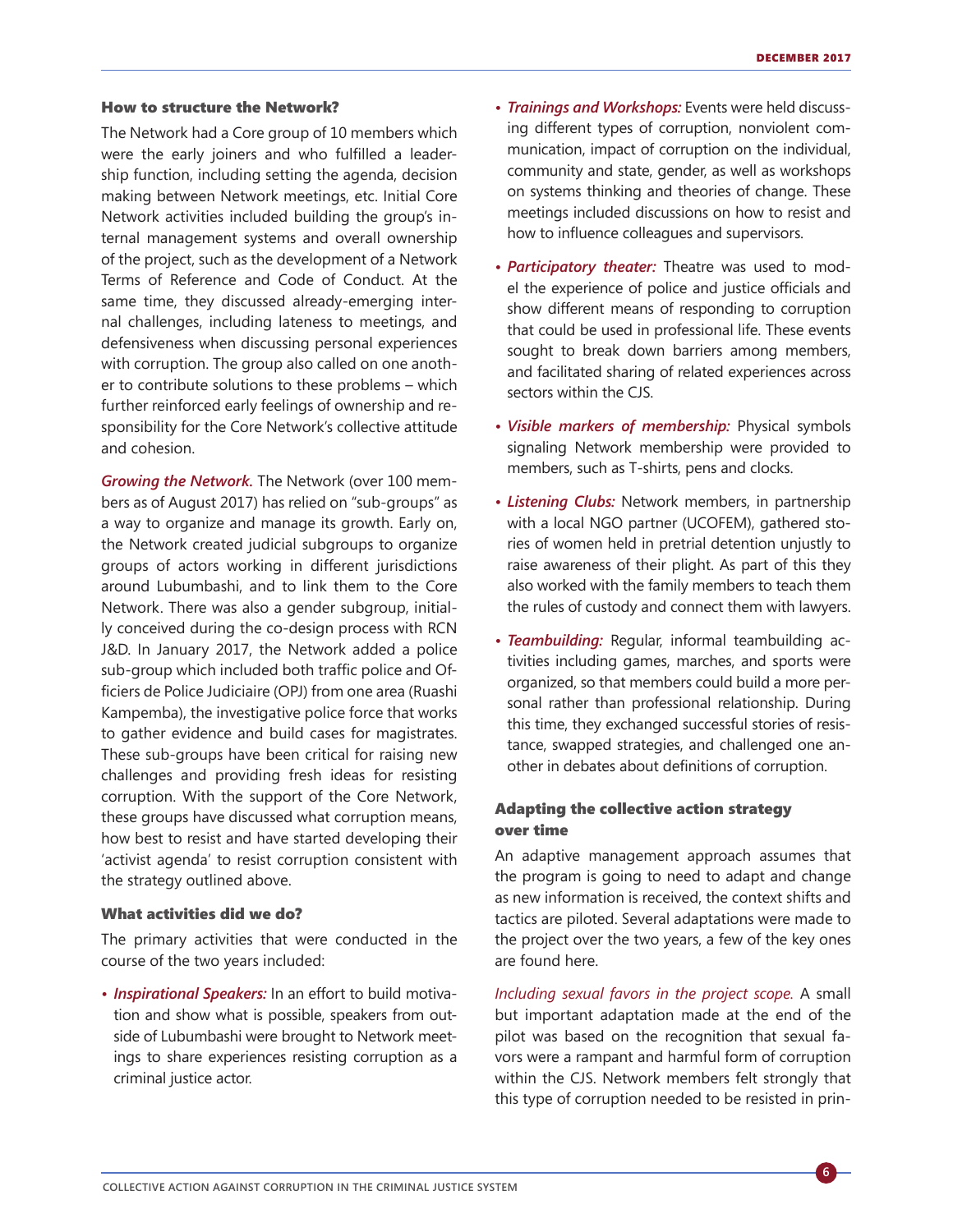ciple. They brainstormed how to do this in practice by updating the systems map to show the ways sexual favors enabled the greater system to flourish.

Many members had been questioning throughout the pilot the extent that gender experience affected one's ability to resist or engage in corruption, both within judicial institutions and outside. To help in responding to this question, a deeper dive into gender and corruption took place in the Spring of 2017. The results contributed to discussion among Network members about sexual favors, and consideration of strategies to engage with, and resist, sexual favors within judicial institutions. At present (December 2017), the larger Network is discussing how to embed a more systematic gender analysis across all activities, as they feel that it is important for all members to take on a role to better understand gender and how to resist sexual favors.

*Adding anti-corruption T-shirts.* Despite skepticism on the part of the international team members, the Network members insisted on a physical symbol of membership: T-shirts with the slogan "*Justice sans Corruption - C'est possible, Je m'engage*" (Justice without corruption. It's possible, I'm committed). These were produced for all members. The mid-term evaluation showed that physical symbols of commitment mattered to Network members and remained a source of pride among members and prompted interest from others to discuss corruption throughout this pilot.

*'Listening clubs' had positive consequences, but weren't aligned to strategy.* Listening clubs, organized by a partner media organization in Lubumbashi that promotes women, had positive consequences. For example, the clubs aided the release of some female detainees. However, this activity was not continued as part of Kuleta Haki, because a clear strategy was never developed for how these 'clubs' supported Network members' corruption resistance.

#### What difference the project has made?

During this short pilot, the project has undeniably helped Network members resist corruption more frequently. The 2016 mid-term evaluation, supported by the monitoring data from throughout the pilot,

showed that members across the Network are taking more concrete actions to resist corruption by:

- Talking to friends/colleagues about the harm caused by corruption,
- Saying no to bribes,
- Waiting rather than immediately acting in response to "orders from above" to see if the demand is repeated, and
- Saying no when a boss asks a case to be passed through.

The external review showed that, at the project's close, some members were also starting to resist political interference, a far more difficult and political sensitive type of corruption.

In support of these results, several clear changes were achieved in regard to individual's knowledge acquisition:

- A clear understanding of what corruption "means" at different levels, (i.e., prosecution, court, police and lawyer levels);
- A repertoire of anti-corruption strategies and approaches;
- An understanding of how gender impacts individual choices when it comes to corruption and resistance; and
- A recognition of the collective harm caused by corruption. Forty percent of the interviewees in the 2016 midterm evaluation spontaneously identified a "*prise de conscience*" or an "awakening" to corruption in their professional lives.

Finally, after the closing of the RCN J&D office, the Network continued to meet and work together. This was not without challenges as will be explained below, but it was inspiring to see the group continue.

**7**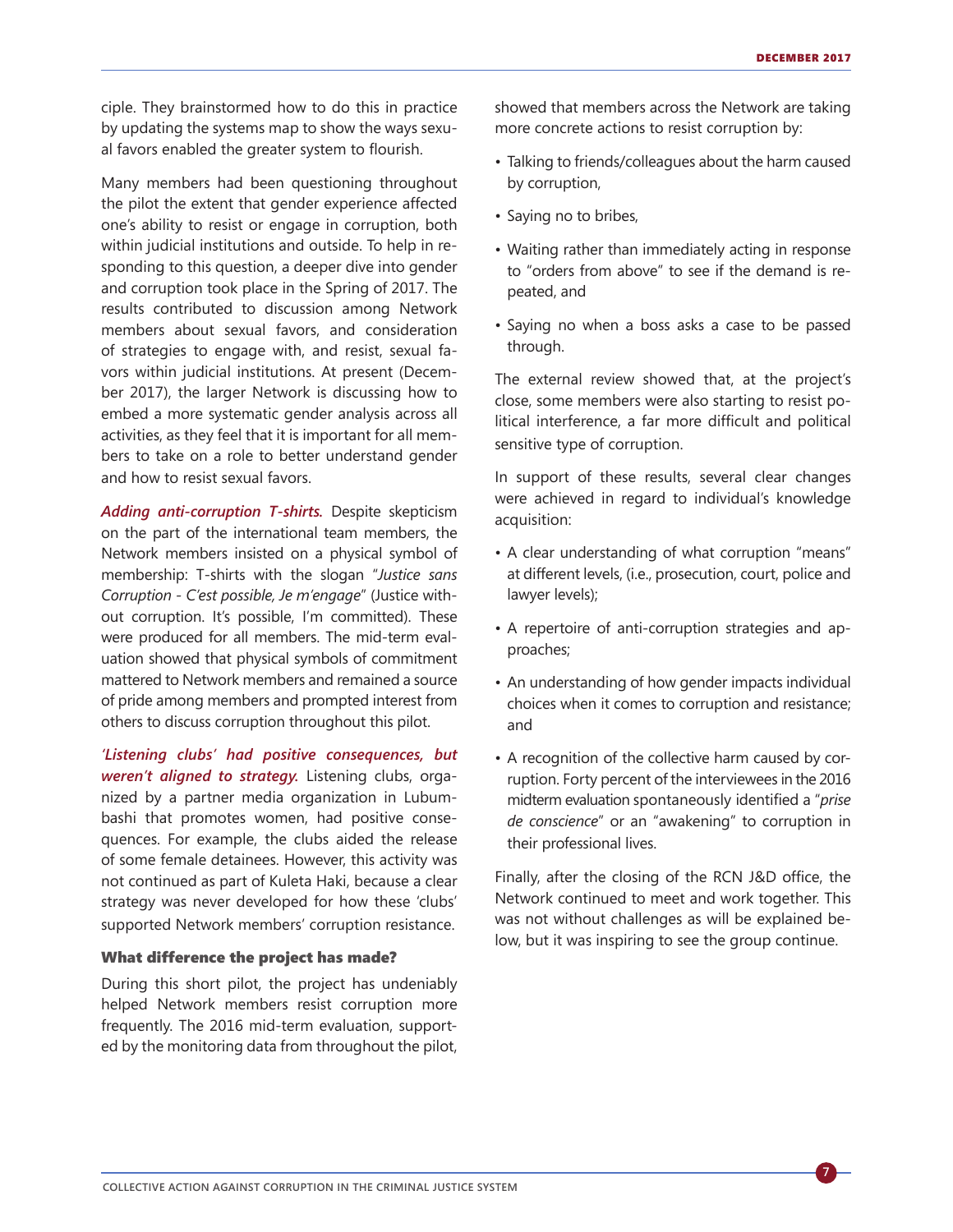## How we learned? Monitoring, Evaluation & Reflection

Emergent programming relies on regular injections of information to guide adaptation. To this end, the project had a monthly learning call, implemented regular monitoring process, conducted an internal formative evaluation at the one-year mark, a baseline when the police subgroup was initiated and an externally-conducted, final review two months after the project's formal close.

Programming on sensitive issues like corruption are challenging to monitor effectively, due to social desirability bias, the illegal nature of some of the acts, and the challenges of discerning perceptions from reality, to name just a few of the hurdles that have to be cleared. This project also had to take into account several specific factors in making decisions about monitoring processes.

- *• Accurate indicators not realistic:* In order to generate accurate signals of change (i.e. indicators), programming needs to be quite predictable and the change pathways clearly articulated.<sup>10</sup> This was contrary to the emergent approach and adaptive management basis of the design.
- *• We wanted information on assumptions:* The project design contained a number of assumptions, not all of which were agreed upon. Therefore, we were looking for a method that could clarify, and where necessary correct, assumptions on how and why change was happening.
- *• 'Fit' between project participants and approach:* Ownership was a key principle to the project, and we wanted a monitoring approach that would support it. We also wanted an approach that capitalized on justice professional strengths, namely their experience writing and developing arguments.

To add to the contextual challenges and identified needs for monitoring, the team on the ground was new to the principles central to this engagement: theory of change programming, systems thinking, [adaptive management](https://usaidlearninglab.org/lab-notes/what-adaptive-management) and [participatory monitoring.](http://monitoring-and-evaluation.blogspot.ca/2013/07/partcipatory-monitoring-and-evaluation.html) Most of the numerous programs that seek to support the justice system in the DRC are based on a "classic" programming approach (e.g. mainly reinforcing justice professionals' capacities) accompanied by a traditional M&E system (e.g. a logical frameworks with indicators). Team members who had experience with these efforts had not found them sufficiently useful.

#### We picked Most Significant Change

The team chose the Most Significant Change (MSC) approach, developed by Rick Davies.<sup>11</sup> As a form of participatory monitoring, it captures the changes that are valued by program participants, instead of the changes that we (implementers) feel are important, as found in pre-set indicators.

The project by and large followed a typical MSC process with one main exception: we did not validate the stories. After much discussion, we concluded that it was impossible to validate the veracity of the stories through additional data collection. For instance, a story might be about how a network member refused to take a bribe to acquit someone in their court. To validate this would require seeking out the individual who offered the bribe and assuming they would provide an accurate telling. Not only did we feel this was unlikely, but we were also concerned about the impression it would give the Network 'story tellers' if we started 'validating' them so publicly. Would it seem distrustful? Disrespectful?

Ultimately, we used the power of the group to validate the stories during the feedback session by asking more detailed questions (how did this happen, who was involved, etc.) Our hypothesis was twofold: (1) The justice sector is small, so telling a total fabrication without someone in the room being suspicious was unlikely; and (2) We felt that if participants told the same story twice it was more likely to be "valid."

In addition to MSC, the project team also gathered feedback after each activity using feedback forms and in August 2017 did interviews with the police subgroup to understand their experience. The feedback forms inquired into aspects of the organization, communication etc. and, when appropriate, whether learning objectives had been met.

The formative evaluation used a Utilization Focused approach<sup>12</sup> because the primary users were to be the program team. It looked at the results to date, reviewed the theory of change, and assessed implementation. One aspect of the review of implemen-

**8**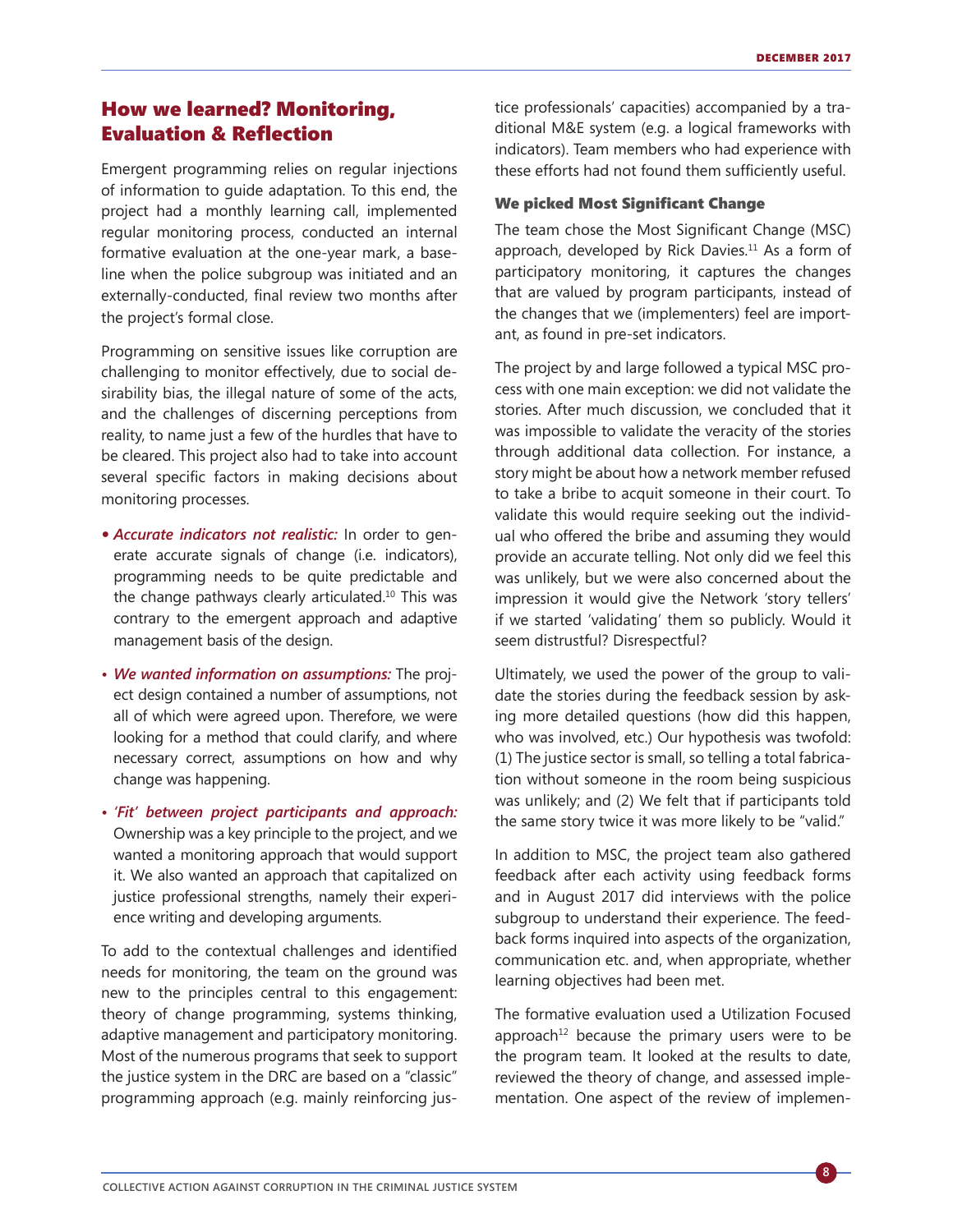tation worthy of mentioning, was that it looked at network strength. The evaluation team used characteristics that had been jointly developed between CDA and RCN J&D in December 2015.

Characteristics of a Successful Network:

- Participants regularly attend and propose ideas, such as activities
- Good circulation of information
- A shared common goal
- A structure that enables cooperation
- A process that catalyzes trust
- Leadership
- Participants respect the rules and procedures
- The structure and membership of the network is best-fit to support their work

## What we learned about targeting corruption in the CJS and adaptive programming

## **Program Strategy & Theory of Change**

The team learned a number of important lessons about the theory of change and the effectiveness of the overall program approach. These lessons ranged from the strategic to the tactical, along with some important conceptual points that should not be forgotten.

## **The Strength in Numbers Approach**

- *• The main premise of the theory of change proved effective:* The core premise of the theory of change is that "strength in numbers" will enable greater resistance. Anecdotal feedback throughout the process suggested this was true, but the formative evaluation was not able to draw a conclusion one way or another. During the final review, however, the Network reported that collective action was critical. No member can now imagine resisting on their own.
- *• Protection is more than an inquiry, it needs to be a strategy:* The team regularly inquired about the members' sense of safety and the risk of participation, both informally and through the formative evaluation. The responses during the two years of programming were equally consistent: members reported that they were not at risk. However, the final review flagged that this had changed, and members were newly conscious of the potential threat of resistance.

 There are several possible reasons behind this shift. First, members' resistance had broadened to include addressing political interference, which the Network had always reported to be a more dangerous undertaking. Second, the closure of the RCN J&D office left the Network without the protection of an international NGO. Finally, the political context had gotten increasingly volatile. The lesson is that, regardless of the answers received to inquiries regarding risks and threats, the project should have devised a response strategy, complete with who is responsible and communications expectations in case the situation changed.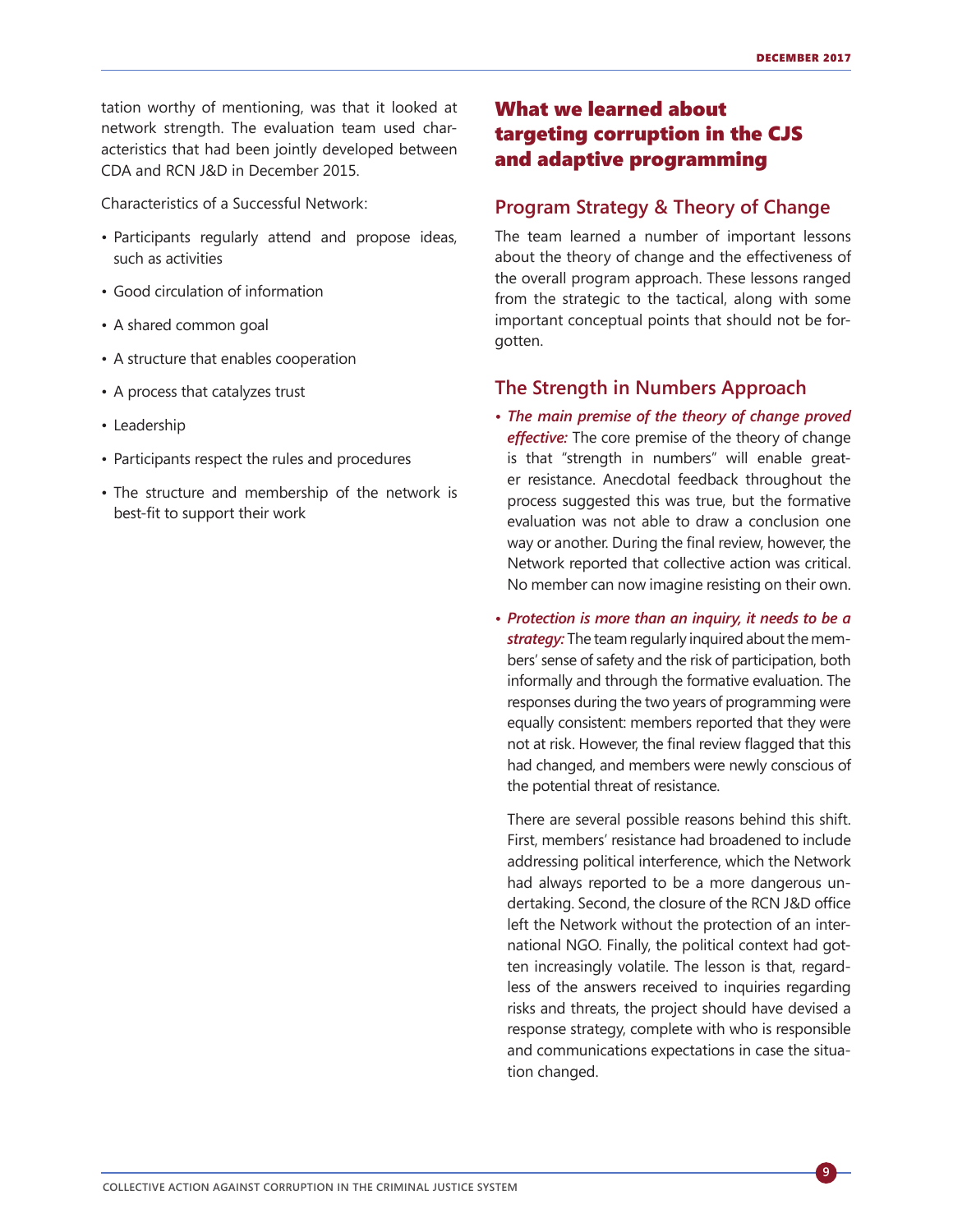- *• Resistance comes at a personal cost:* Disruption of the system of corruption can be done, but there is a personal cost to those who make this choice that needs to be recognized. Network members experienced malicious mockery from both colleagues and superiors in response to their anti-corruption stance. Strategies to process and respond to these dynamics could have been factored into the programming at an earlier junction, rather than in reaction to the experience.
- *• Learning to resist corruption is like learning a new language:* All forms of corruption in the CJS – including bribery, sexual favors, political interference and favoritism – are considered common, accepted and not noteworthy—that is, completely normal practices. Because they are so "habitual" those who want to resist need time to reflect, unlearn old practices, learn new ones and then gain confidence. This lesson has implications for the time needed to generate behavior change, even amongst those who are committed to the idea, as well as for setting expectations about how change happens. It is not simply a decision to stop.

## **Project Tactics**

In terms of tactics that were used to catalyze specific attitudinal or knowledge changes, here are a select set of lessons:

- *• Outside speakers.* Speakers from outside of Lubumbashi, who had experience resisting corruption as criminal justice actors, were an effective means of inspiration. They generated a sense of hope and possibility within the Network during the first year.
- *• Participatory Theater.* CJS actors from different branches (judicial, police) play-acted how they would resist types of corruption in different scenarios. Acting humanized members, through visual depiction of challenges and successes. This seems particularly important for police members, who at times feel they have a challenging road to build relationships with other members given their reputation to many citizens as inherently corrupt.
- *• Creating visibility.* Network T-shirts with the slogan ["*Justice Without Corruption - It's possible. I'm committed*"] acted as catalysts of conversations between

Network members, members of the public and CJS colleagues. The act of wearing a T-shirt that spoke of anti-corruption was a statement that people noticed. People would start a conversation with the Network member wearing the shirt and ask about the slogan and want to know 'how' this is possible. The external review did highlight a possible caveat to the success of this tactic. Despite the Network strongly advocating for the T-shirts in the beginning, it appears that in the new context of heightened tension, wearing them makes members feel more personally at risk.

*• Professional pride is not a strong motivator.* The idea of building on the professional pride of criminal justice actors did not gain traction with the group. Discussions about how to follow the rules, professional independence and honor and how to do each role with integrity did not prove to be galvanizing conversations for the members.

## **Challenges: Strategy & Theory of Change**

- *• Moving from islands of integrity as individuals to streams of integrity.* In order to truly alter the system of corruption, logically, it would be necessary to grow the Network. Systems thinking would suggest that creating a significant shift in the system is not purely about numbers in the Network. What this means, in precise terms, for program strategy is difficult to determine. It could involve greater numbers of people engaged, gaining support from the right influencers, involved people from the right level(s)—or some combination of these elements. A successful effort to take the project to significant scale could also involve connecting islands of resistance throughout the criminal justice process, from police to courts to corrections.
- *• Addressing monetary corruption vs. political interference.* During the bulk of the implementation period, the Network expressed comfort tackling monetary corruption (i.e. bribery). They explained that this was not political and therefore not dangerous. However, some of the most egregious abuses arise from political interference, which was seen as too sensitive and deferred to a later time. This changed somewhat towards the end of the program where acts of great courage took place to resist political interference from Kinshasa. For an implementing actor this raises a number of questions: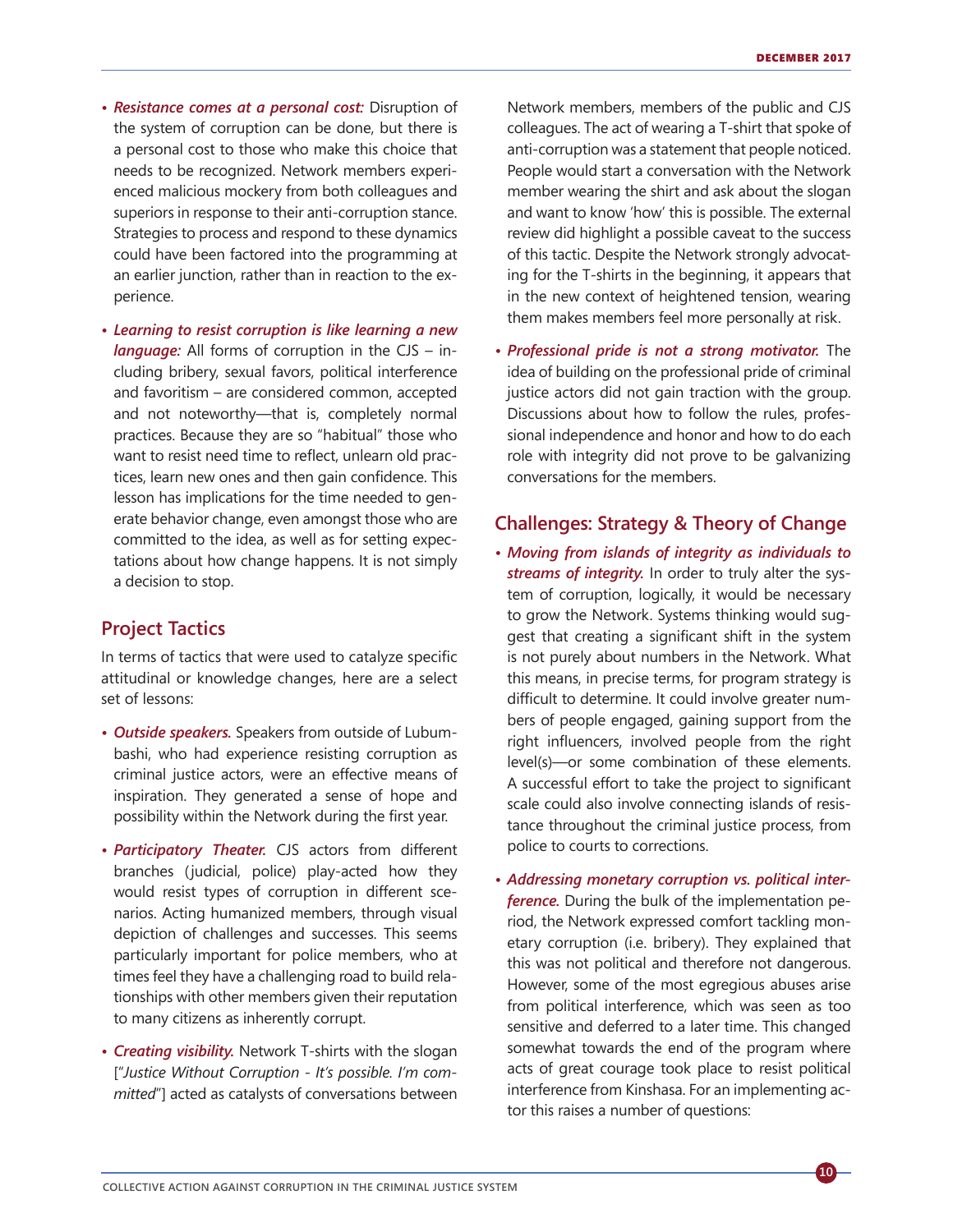- $\rightarrow$  How to accept the short-term wins in resisting monetary corruption, while knowing that the larger offenses continue unabated?
- $\rightarrow$  How can or should a project ethically transition into action against political interference, if it is far more dangerous?
- $\rightarrow$  Is it possible to understand 'success' in fighting monetary and political corruption as mutually exclusive, particularly from the perspective of citizen security?
- *• Bribes for need vs. greed.* There is a difference between demanding bribes for need and demanding them for greed. In the case of lower ranking police officers in Lubumbashi, they are often making demands out of need. In November 2016, for instance, the OPJ (Officier de Police Judiciare) had not been paid for six – eight months. How does one ethically advocate that this group stop demanding payments from citizens for services that should be free, when the government is not fulfilling its responsibility for paying their wages? One way the project handled this is to make a distinction between demanding bribes and accepting offers of payment. The thinking being that if we could reduce the demand that was a partial contribution.

## Building the Network

#### **Membership Issues**

A number of lessons were learned about membership; the importance of including powerful CJS actors, the impact of hierarchy and understanding the implications of an invitation to join.

- *• Including powerful CJS actors.* The Network engaged criminal justice actors from inside the government as well as those external to it, such as civil society justice advocates, and university professors. The inclusion of those from inside the CJS was an important factor in the success of the Network. Individuals who wield power, such as magistrates and other high-level officials are central to stopping patterns of corrupt behavior in the CJS.
- *• Effects of hierarchy.* Due to the hierarchical nature of the CJS, the position of one's direct supervisor visà-vis corruption determined the degree of risk experienced by an individual who had opted to join the Network and resist corruption. For those working under individuals in the judiciary or police who were complicit in the system (and therefore not likely to be a participating Network member), they typically faced professional and personal sanctions in response to their resistance. Conversely, where a boss was vocal about their support of anti-corruption, the Network member was not just supported, but often held up as an example.

 The team had assumed that the *extremely* hierarchical nature of the police force would make police officers more reticent to act, due to fear of the consequences. The final review reported the contrary: the police members were highly motivated to resist, because they are angry at the behavior of their superiors in the hierarchy.

*• Implications of joining: pressures from multiple sources.* It is important to understand that asking people to join the Network has implications that reach far beyond them as an individual. Those who choose to resist corruption will experience pressure from all sides, including from their family members (who would gain from the additional resources provided through accepting bribes). Therefore, asking people to join the Network is not as simple as asking 'Do you want to be in the right, or not?'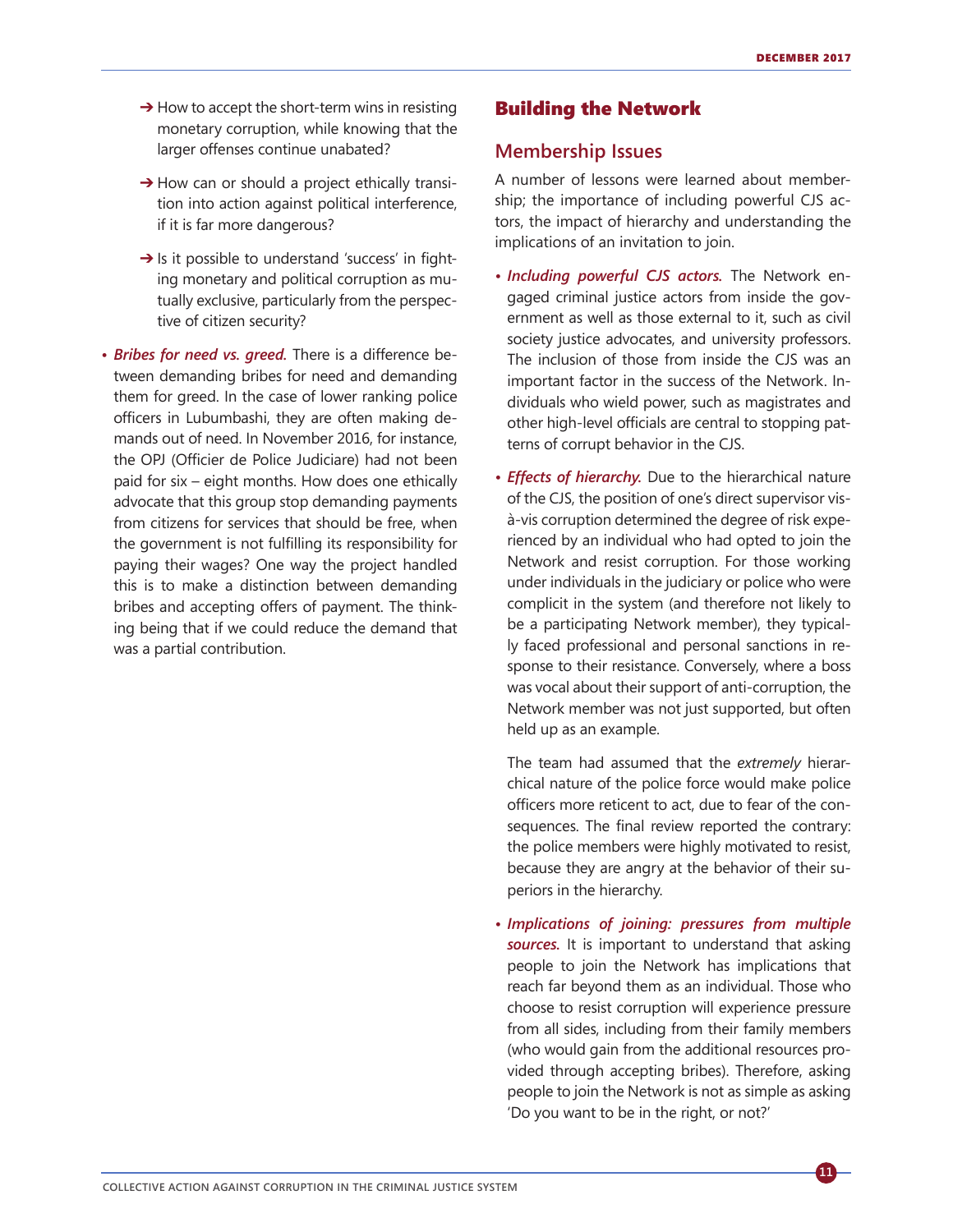## **Building Social Capital and Group Cohesion**

Building a Network based on real relationships with social cohesion is critical to the core strategy: strength in numbers. The process of supporting this group also generated a number of important lessons:

- *• The role of informal activities.* Informal activities (as one member put it, "where you take off your robe") such as meals, going for weekend anti-corruption marches or engaging in sports/fun games contributed to sense of equality and unity within the group.
- *• Frequency of meetings.* Frequent meetings are best, despite this being a challenge to organize due to the time demands of the professional lives of members. When there is a time lag between meetings, doubts and rumors spring up about loyalty of individuals, as well as feelings of exclusion by others.

#### **Sustainability**

- *• Sustainability needs to be about maintaining the Network, not just the change efforts.* Most of the discussion regarding sustainability focused on how the group would continue to work against corruption in the CJS, rather than how to maintain the Network itself. The final review process showed clearly that members needed to have devoted more energy to managing themselves as a network, so they could continue to function independently. Practical issues such as communication processes and role descriptions needed clarity.
- *• Evolution of the project team's role.* A corollary to this lesson is that the project team's role needed to evolve from the prime motivator and organizer to more of an advisor role, allowing the Network to take on more internal management responsibilities. In the first year of the project, it was vital for the team to take on these functions—and this is a partial explanation of the project's success to date. Yet the team and Network needed to work together more intentionality to evolve this role, looking forward to an independent Network. In fact, an "extraction" plan for both RCN J&D and CDA should have been incorporated into the initial project design, at least as a tentative idea for departure.

## **Challenges: Building the Network**

- *• Internal Network Accountability.* Network members take a pledge to resist corruption, but in this context, cannot always comply. The reaction to this issue has evolved as the project has progressed. In the first 18 months or so, it created tensions among members. At that time, some members expressed difficulty in talking openly about these tensions – and disappointment in members who were observed or believed to be engaging in corrupt acts. Members found it difficult to hold each other to account to the Code of Conduct. As the project support came to a close, the group was working on developing a mutual problem-solving approach. One that recognized it is extremely unrealistic to expect anyone – CJS actor or other - to avoid corruption all the time. The idea is to denounce the practices of corruption, not the people involved—and to search, together, for ways to resist in a range of real situations. By the external review, expectations had shifted, and an understanding of the dilemma was more central to the discussion on accountability.
- *• Understanding the differing layers of success:* The vast majority of reflection and monitoring focused on determining if corruption was being resisted; rather than acknowledging the achievement and maintenance of a united, functioning group of actors to fight corruption. Generating a sense of cohesion amongst members of the CJS was not a straightforward task, because the CJS is a strictly hierarchical set of institutions that does not encourage members to speak across levels and build relationships. Our initial corruption analysis showed that the context has a prevailing mental model of 'fend for yourself', which is contrary to the solidarity required in a group dynamic. The existence of a Network needed to have been understood more as an achievement and the membership acknowledged for their contribution. The challenge lies in acknowledging this result while simultaneously keeping attention on fighting corruption.

 A related challenge is ensuring everyone involved understands the difference between stopping individual corrupt transactions and changing the patterns of behavior that make up systemic corruption.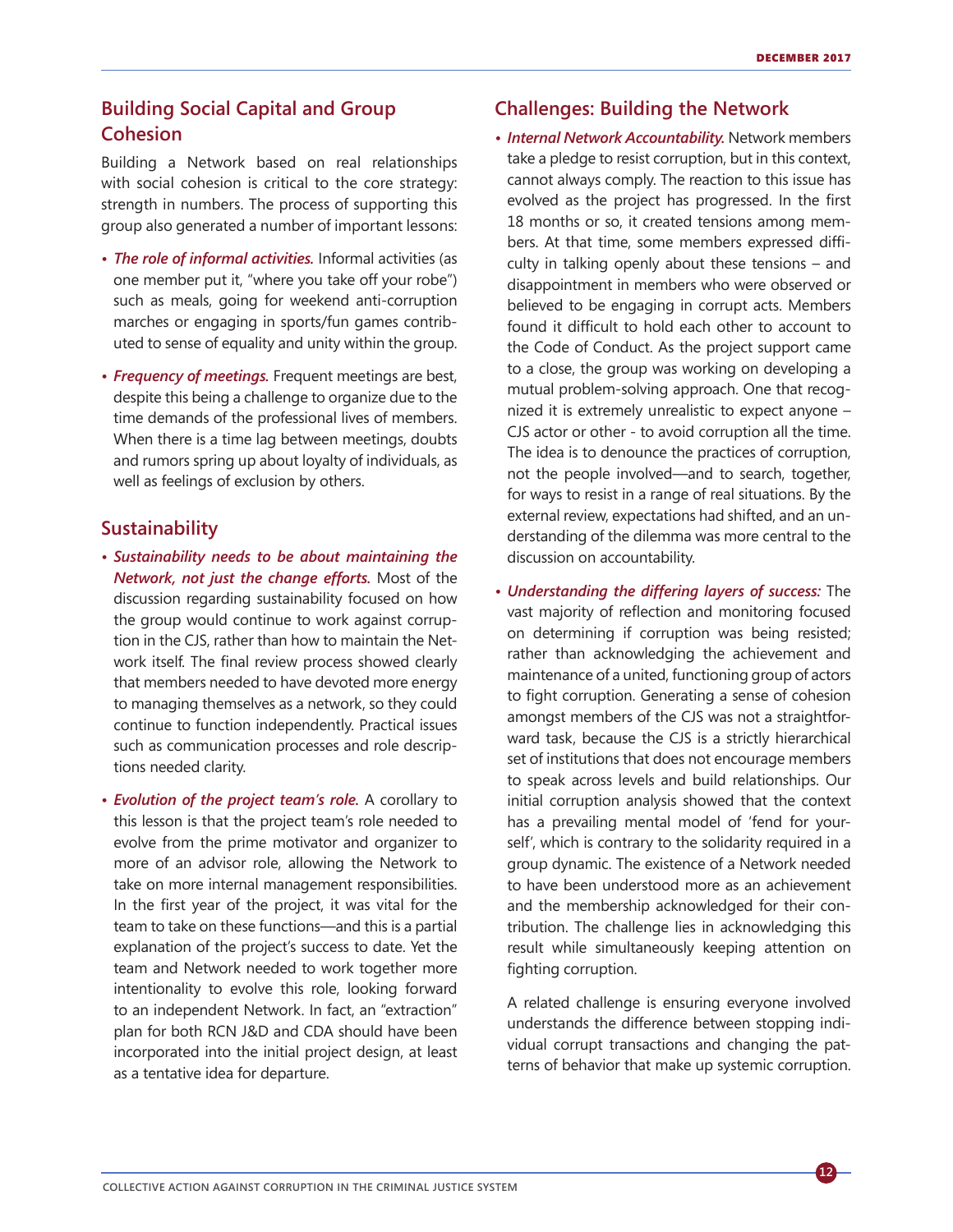This larger view is an important project objective, along with building group cohesion, but most of the attention is focused on strategies for combatting individual transactions.

The final challenge to raise in understanding the differing layers of success is that tackling corruption alone does not automatically equate to better CJS outcomes. There are so many other factors (e.g. skills deficit, inadequate infrastructure) that are often the lingering effects of corruption, but can keep the CJS underperforming.

*• Contagion is slow and difficult:* Network members worked very hard to influence peers and colleagues who were not part of *Kuleta Haki.* Members reported positive reactions to these overtures in late 2016, but not yet a readiness to adopt new practices among these individuals. Bosses and colleagues within the upper-ranks of judicial institutions are still actively sought out by Network members, and as of the end of the pilot, many were verbally committed to supporting *Kuleta Haki.* One potential change of note is what seems a newfound pride among bosses in supporting staff who are part of the '*Kuleta Haki'* identity. Bosses will assertively say 'I am *Kuleta Haki,* because I manage someone who is *Kuleta Haki*.' Finding a way to convince others to step away from corruption has proven difficult.

## The Application of Systems Thinking

Utilization of systems thinking tools and an associated adaptive management approach were core methodological choices of the project. A number of lessons and challenges emerged from the two-year effort.

- *• The need for iterative and layered analysis.* The initial broad systems analysis at both the national and provincial levels was insufficient for detailed programming. While this analysis was quite comprehensive and provided a cogent overview of how corruption functioned in the CJS, further—and repeated—detailed analysis at the local level was needed to fully develop the pilot project.
- *• Local level analysis for gaining a full picture.* Much of the programming in CJS reform and strengthening takes place with a narrow focus on a few problems and equally narrow "solutions." The systems analysis workshop conducted among Network members with technical support from the project team provided comprehensive and detailed analysis at the local level and performed by local people. This analysis allowed the group to step back and see the whole picture and to understand more clearly how their efforts would address the larger corruption system.
- *• Seeing yourself in the system.* The Network members were able to see where their various initiatives and activities fit and how they addressed the system of corruption. As project activities got underway, it was possible to "insert" the project initiatives and their early results into the systems map. It was also possible to see clearly that the Network's activities were able to address monetary forms of corruption, but not political interference.
- *• Adaptive management.* The project did follow, more-or-less, an adaptive management approach, meaning that initial assumptions and information is held lightly, ready to be changed, based on emerging information and feedback. The repeat systems analyses, monitoring process, formative evaluation, and gender study all provided information that enabled the project team and Network to adjust activities and objectives at regular intervals. While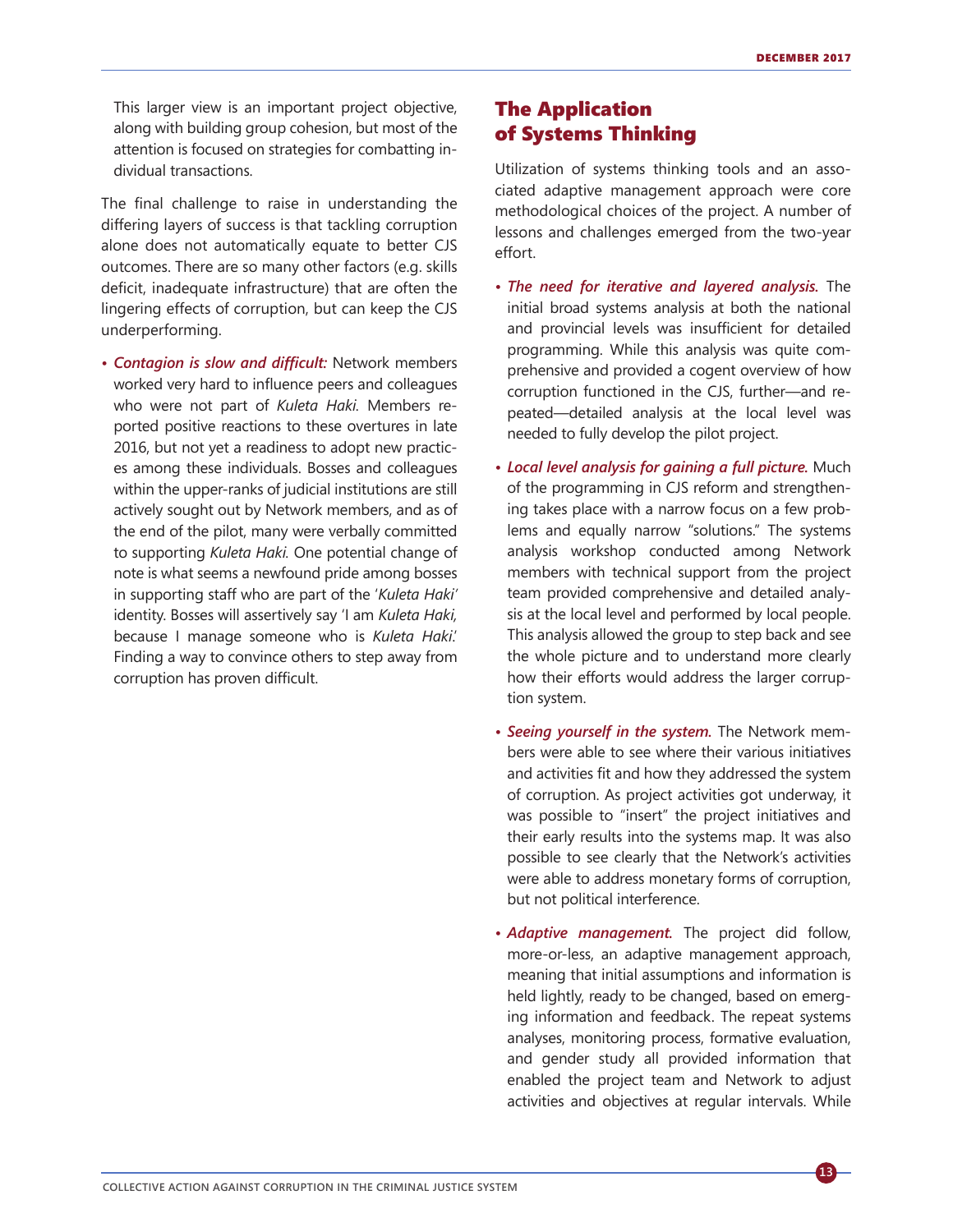the project did not abandon its original Theory of Change, the project team and Network members did gain a more nuanced understanding of what was possible and how project activities were contributing to changing the greater system of corruption.

## **Challenges: Application of Systems Thinking**

- *• Gaining local fluency and ownership of systems tools.* The group seemed to appreciate the systems analyses, participated willingly in creating the maps, and were able to use it to describe how the corruption system works. However, they never seemed to fully embrace the tool and make it their own. Requests for more information and training was focused on Theories of Change and more information about anti-corruption efforts from elsewhere that work or don't work. There remains a challenge, therefore: how to work with local people so that they "own" the systems analysis—and use it actively as a point of reference in their planning and strategizing, without outside technical support.
- *• Active use of the systems maps.* Most of the energy and time went into producing the systems analysis (map), and not enough on applying other tools to use the map as the basis for identifying strategies for creating change in the system. In the systems analysis and project planning workshops, small groups did explore points of leverage, and came up with ways to generate change in specific areas of the system. However, in most cases the results were not striking.
- *• Reliance on old approaches.* Despite the systems analyses, Network members still tended to fall back on *old*, tired approaches: name and shame, citizen rights education, etc. The team was sometimes able to challenge those, using Theory of Change discussions, but it was hard to turn them from some activities. And, in some cases they were right, such as the insistence on visible expressions of resistance—the now famous T-shirts! The challenge remains how to balance outsider doubts (from experience and technical expertise) vs. local knowledge and ownership.

### Gender Dynamics

- *• Sexual favors are demanded and offered:* Sexual exploitation/favors are quite common between CJS actors and citizens and within the CJS itself. Despite the frequency, exploitation/favors are socially taboo and bring harmful consequences to those involved, though more so the shame falls to the women, if caught in the act. While seen as harmful by many, some women view the practice as their way of accessing professional advancement or making gains for their families. Men do not have this option, which leads some men to resent the practice, viewing it as an unfair advantage of women.
- *• Gender includes both men and women:* In many contexts, gender is implicitly synonymous with women. In DRC, this often directed conversation towards how women might change attitudes and behavior to resist corruption without contemplating how men might do the same. If gender experience is not understood holistically by CJS practitioners, developing effective strategies of resistance to the supply and demand sides of corrupt transactions becomes challenging.

## **Challenges: Gender Dynamics**

*• As the cultural outsider, be aware of your gender assumptions:* For cultural outsiders, it is extremely challenging to accurately interpret different gendered experiences (for men, women, boys, girls). For example, in DRC it's widely agreed that 'women are less corrupt because they guard society's values.' An outsider may see this as too overly-generalized and 'incorrect', or see this as harmful to women's equal status. In fact, we learned it may instead be the case that women enjoy a level of unique professional clout that comes from maintaining this stereotype. Thus, the only good way to understand deeply embedded social rules, and how people experience them, is by allowing local voices to interpret research findings and to point out preconceived notions or outsider assumptions about gender and gender roles.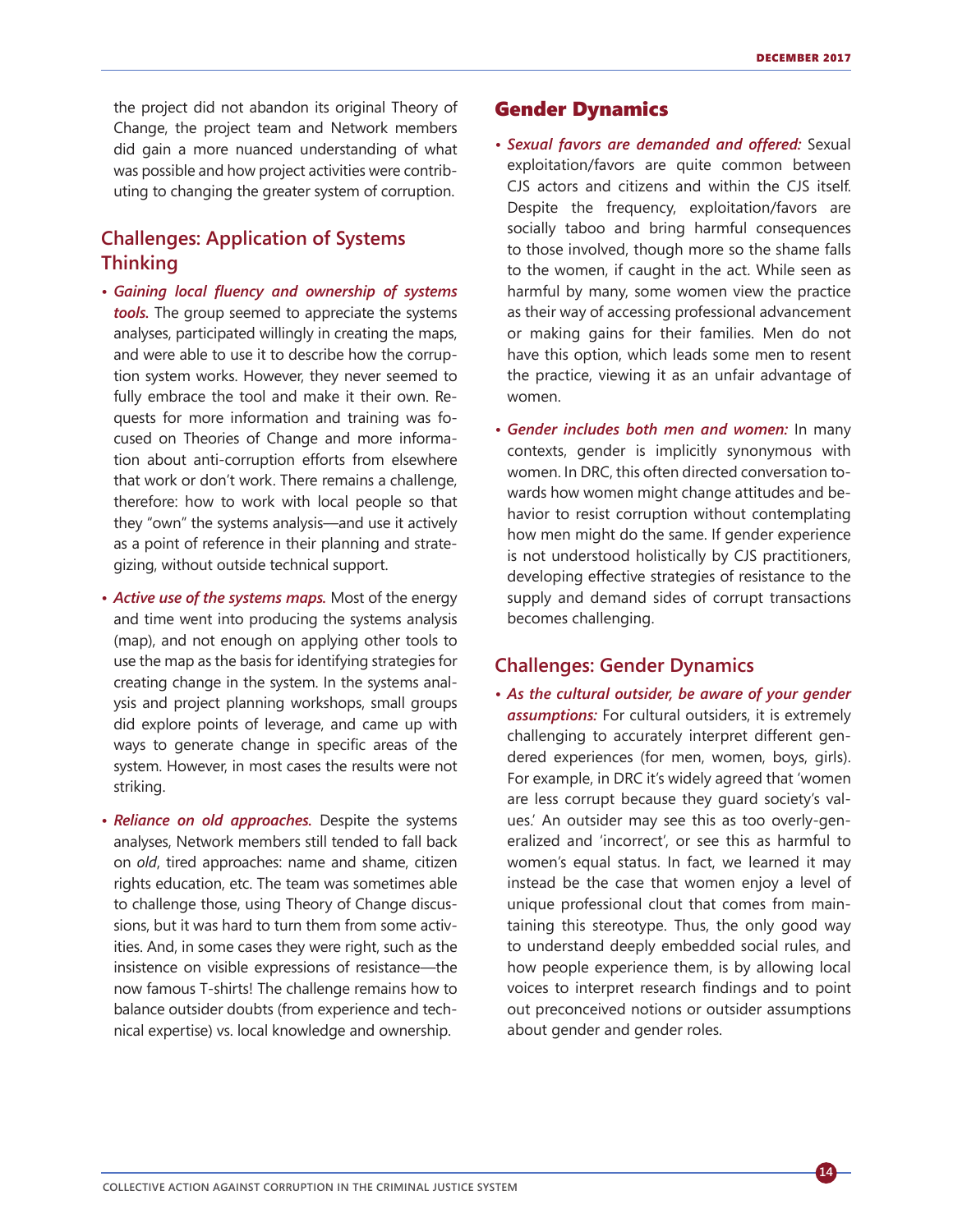*• We didn't get our 'gender response' quite right:* The understanding of the system of corruption and how different genders experience abuse (e.g., sexual favors/exploitation) was not accurate until our deeper dive through a Gender and Corruption Research Project (May 2017).<sup>13</sup> Thinking through appropriate responses prior to the 2017 work was based on incomplete information, as sexual favors/exploitation were not incorporated into the original analysis.

#### Monitoring, Evaluation & Learning

A learning-centric project also needs to embed reflection about its learning processes. M&E wonks know this to be triple-loop learning where we reflect on how we learn! Here is a select set of lessons (a more complete reflection on the Monitoring can be found on the Corruption in Fragile States blog).<sup>14</sup>

- *• People have to learn how to learn and adapt.* Implementing an adaptive, learning focused program is not as simple as simply stating that a process will be learning-centric. For those who have never been asked to reflect, challenge assumptions or openly discuss mistakes, this kind of transparent assessment represents a real challenge. Moreover, a process of continual, evidence-based adaptation is contrary to traditional programming, which is dominated by logical frameworks and six-month workplans. Far greater time and attention were needed in the beginning of the project to build a common set of expectations regarding key principles of the program, such as adaptive management.
- *• The Most Significant Change evaluation method generated useful information.* In many ways using MSC was a terrific learning experience for the team and the Network. The process generated useful information on what mattered to the membership and what changes took place. This gave the implementing team greater insights into programming activities that needed greater emphasis going forward and those to downplay. The process also gave concrete examples of where change was happening. For instance, in the first MSC data collection exercise a lot of attitude or 'realization' type stories were told; such as, *I have awoken about how corruption harms my country and me*. Conversely, at this time very few behavior change stories were told which was helpful for the implementing team to understand what difference the project had made, or not, to date.
- *• Participatory nature of MSC was a good fit but took time.* Participants had a cultural familiarity with story-telling, which meant that they were immediately comfortable with the approach. Further, it is second-nature for educated criminal justice professionals to pay attention to detail and articulate arguments. However, despite or possibly because of this, the process of explaining the method, writing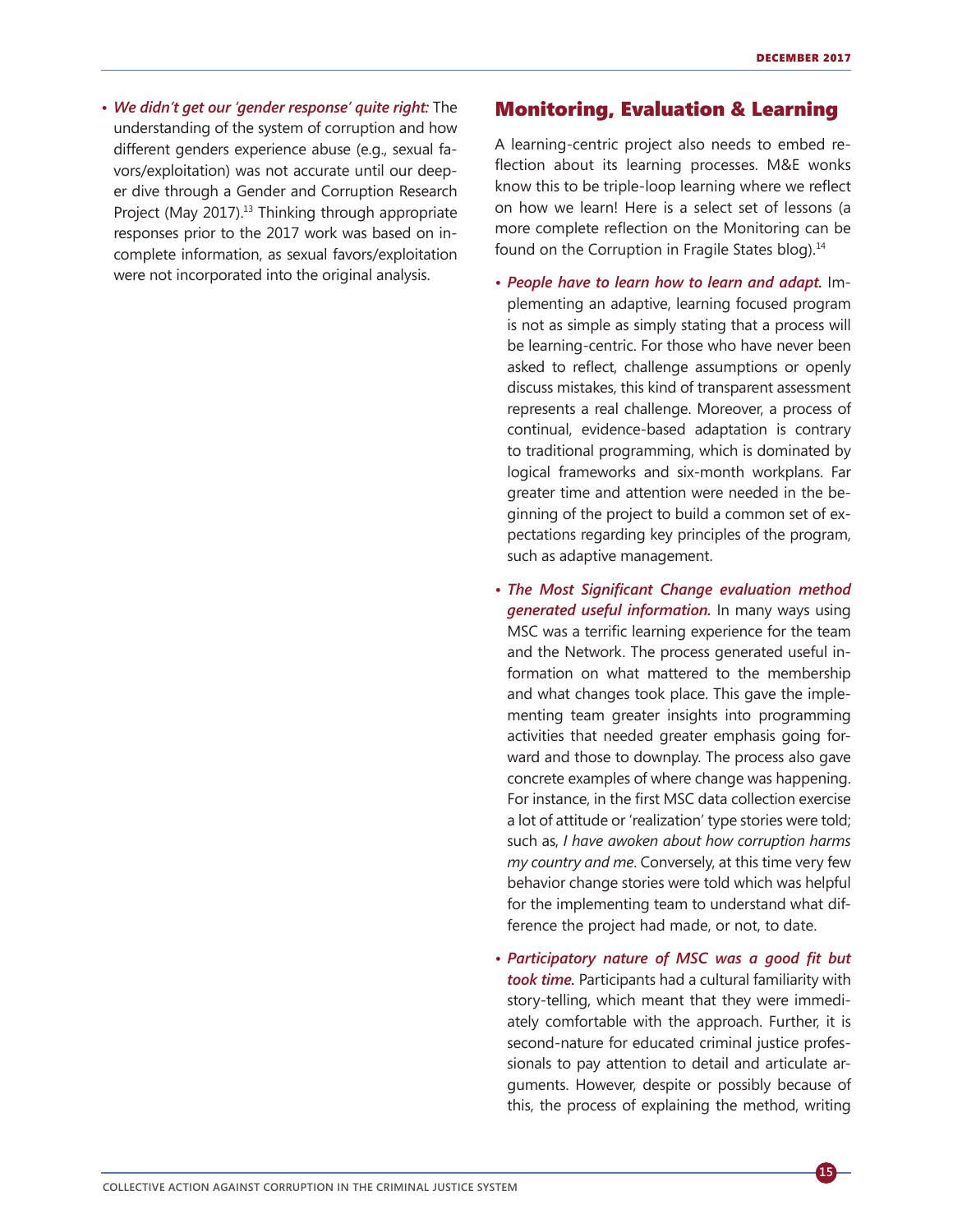stories, sharing and discussing with the Network (approximately 12-15 people) took half a day to a full day; somewhat longer than expected.

- *• Determining Significance of a Story Was Not Sim*ple: It was difficult to gain authentic consensus on which of the stories were the most *significant.* One of the challenges was navigating the different 'status' levels of group members. We found that the status of who wrote the story did not matter in the process of selecting the most significant stories – when the committee picked. However, the status of author did become important in the discussion after the committee presented their choices about why the story mattered. People with status, such as a magistrate or lawyer, informally directed the discussion and made comments on the story itself, in terms of what was "good" about it.
- *• The choice to conduct internally then externally was sound.* The formative evaluation was done by a combination of CDA and RCN J&D staff. The final review was done by an externally sourced team. From the perspective of trust amongst Network members and opportunity to reflect on the process, these choices made sense.

## **Challenges: Monitoring, Evaluation and Learning**

*• What monitoring information can do—and not do.* It proved challenging to promote realistic expectations regarding what the monitoring data would provide. This was partially due to differing experiences of monitoring among the wider team. As a result, some wanted to maintain a consistent monitoring approach throughout the project life to enable easy comparison of data. Though this makes sense, it did not align well with MSC, the emergent program design process, or the tailoring of the monitoring approach so that it improved as we implemented.

#### Conclusion

This was an ambitious undertaking. The project used a collective action approach, which is relatively new for anti-corruption in the CJS. At the same time, it also piloted adaptive management, a newly emerging implementation model. And, the pilot attempted both of these innovative practices in a context of extreme fragility and difficult conditions. While we cannot claim to have fundamentally altered the system of corruption in the CJS in Lubumbashi, we do feel the Network is on the brink of effecting enough change to catalyze a ripple through the system.

This document contains just a small portion of the learning that was generated through this project. It is our hope that it provides insights and guidance for other practitioners who seek to effect change in the CJS in fragile states.

## Acknowledgements

RCN J&D deserves recognition for their willingness to pilot a new approach in particularly challenging terrain. Appreciation is extended to the full team for their hard work throughout this process. Longin Baranyizigiye and Sandra Sjogren deserve special recognition for their patience and willingness to learn with CDA. It was in these conversations where many of the lessons and challenges were first discussed. Finally, the Network members themselves need to be honored. It is their integrity, courage and strength in the face of serious adversity that is truly astounding.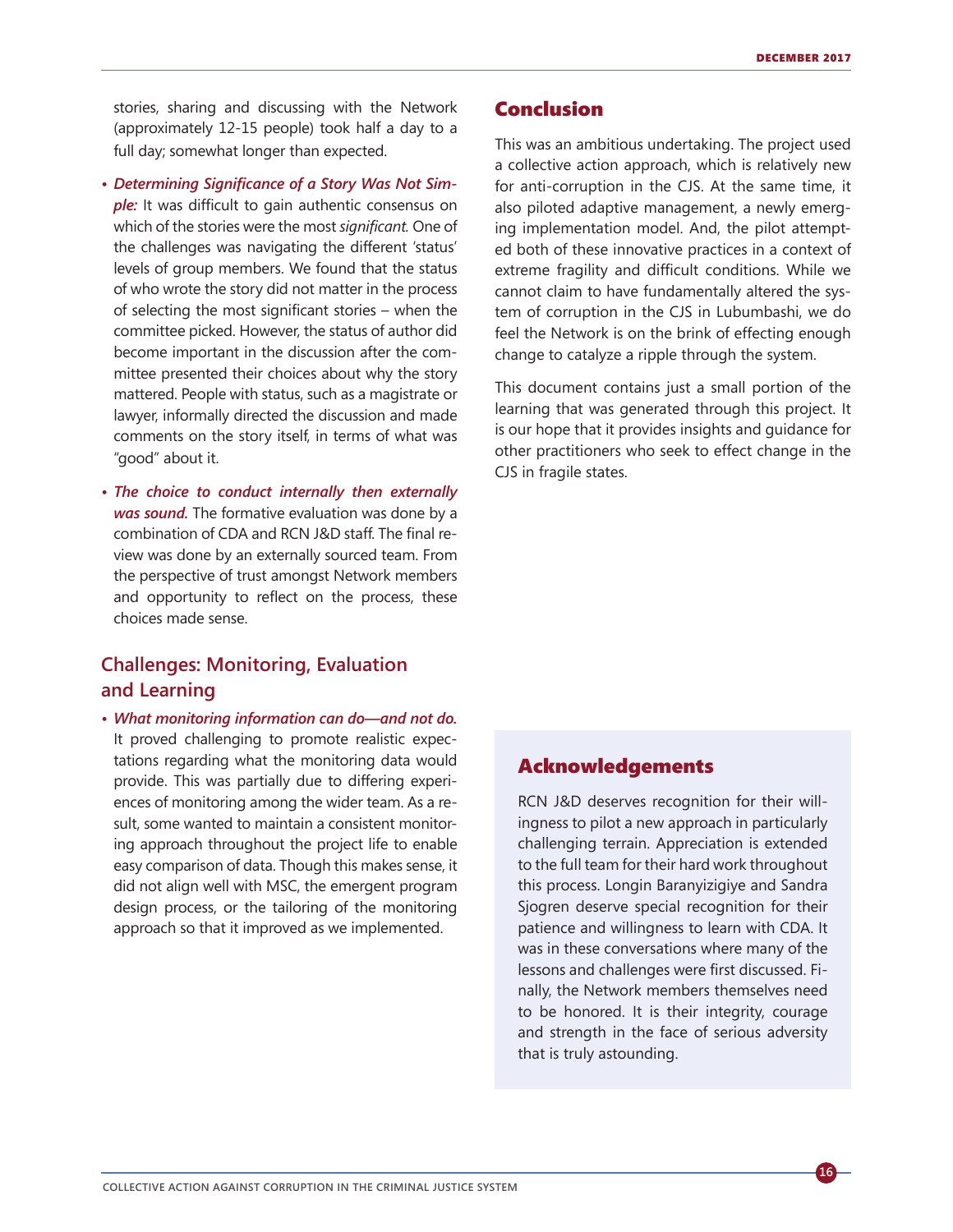## Acronyms

| CAASDI:    | Central Africa Accountable Service<br>Delivery Initiative (based at CDA)         |
|------------|----------------------------------------------------------------------------------|
| CAR        | Central African Republic                                                         |
| <b>CDA</b> | <b>CDA Collaborative Learning Projects</b>                                       |
| CJL        | Corruption, Justice and Legitimacy<br>Project (based at Tufts University)        |
| CJS.       | Criminal Justice System                                                          |
| <b>DRC</b> | Democratic Republic of the Congo                                                 |
| INL        | US State Department, Bureau of<br>International Narcotics and Law<br>Enforcement |
| MSC.       | Most Significant Change                                                          |
| OPJ        | Officier de Police Judiciaire                                                    |
|            |                                                                                  |

RCN J&D RCN Justice & Démocratie

An electronic copy of this resource is available on the CDA website. CDA is keen to hear how you are using our materials. Your feedback informs our ongoing learning and impact assessment processes. Email your feedback to feedback@cdacollaborative.org

© 2017 CDA Collaborative Learning Projects. This work is licensed under a Creative Commons Attribution-ShareAlike License (CC BY-SA 4.0) https://creativecommons.org/licenses/ bysa/4.0/legalcode

This project was funded through a cooperative agreement with the United States Department of State. The opinions, findings and conclusions stated herein are those of the authors and do not necessarily reflect this donor institution.

**SUGGESTED CITATION:** Cheyanne Scharbatke-Church, Kiely Barnard-Webster and Peter Woodrow. Collective Action Against Corruption in the Criminal Justice System; Innovative Practice Brief. Cambridge, MA: CDA Collaborative Learning Projects, 2017.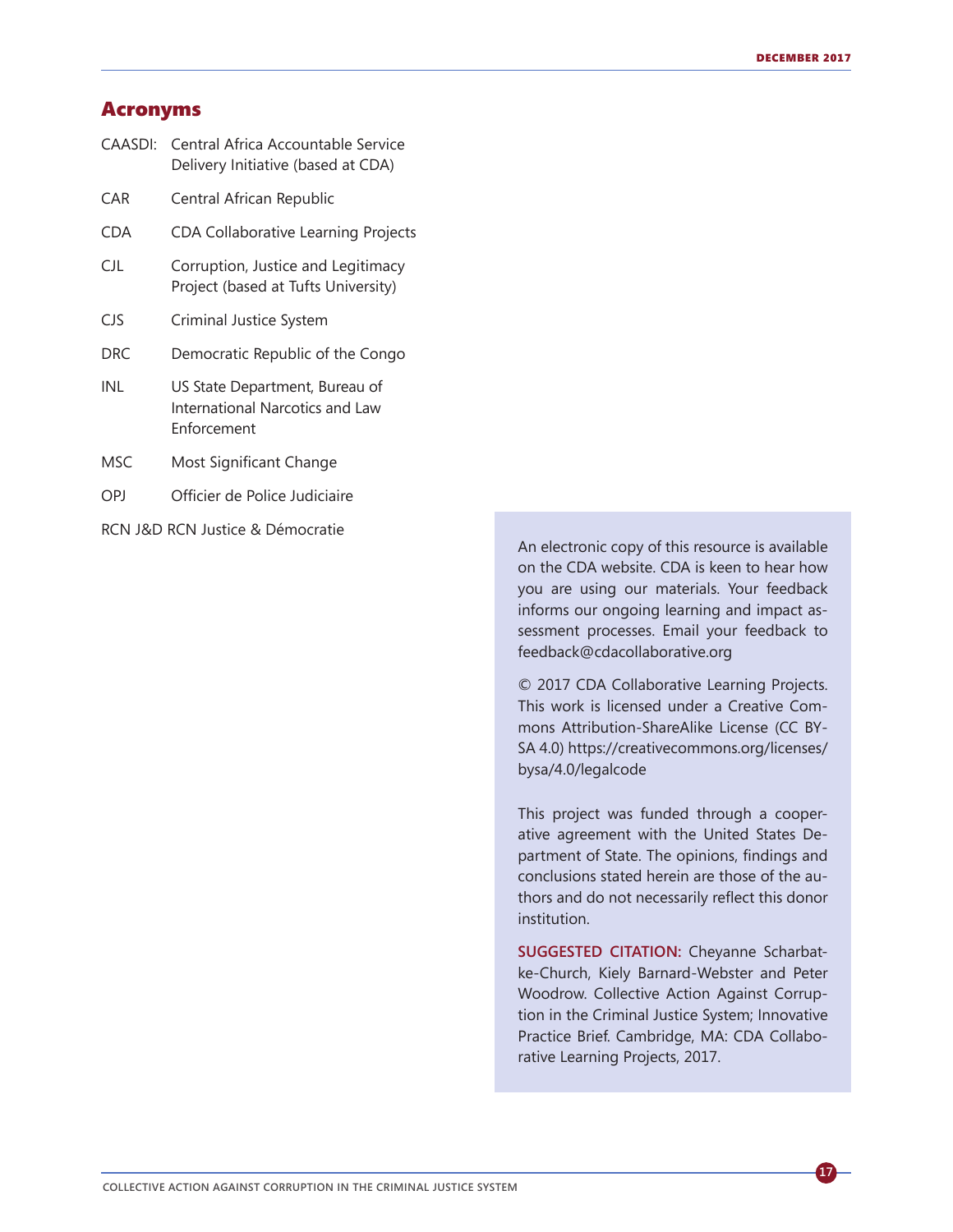**18**

## Appendix A: Publications



#### **[The Corruption in Fragile States Blog](http://cdacollaborative.org/blog/)**

The Corruption in Fragile States blog series challenges readers to critically think about corruption inquiry and anti-corruption response. Written by the project team as well as guest authors, posts analyze the complex dynamics of corruption in fragile states, the phenomenon of social norms and corruption, challenges to the 'status quo' of current [quant-heavy] research practice, and systems mapping of corruption in DRC, Uganda and CAR. A key theme of this process has been understanding how different gender groups experience corruption. At present, the work on this theme is shared uniquely on the blog. [cdacollaborative.org/blog](http://cdacollaborative.org/blog/)



#### **Taking [the Blinders Off: Questioning How](http://cdacollaborative.org/publication/taking-blinders-off-questioning-development-assistance-used-combat-corruption/) Development Assistance is Used to Combat [Corruption.](http://cdacollaborative.org/publication/taking-blinders-off-questioning-development-assistance-used-combat-corruption/)**

This paper lays out the conceptual underpinnings to the project. It explains why corruption should be viewed as complex and the applicability of a systems approach to analysis. Written by: Cheyanne Scharbatke-Church and Diana Chigas.



#### **[Facilitation in the Criminal Justice System: An Analysis of Corruption in](http://fletcher.tufts.edu/~/media/Fletcher/Microsites/Human%2520Security/Facilitation%2520in%2520the%2520Criminal%2520Justice%2520System.pdf)  [the Police and courts in Northern Uganda.](http://fletcher.tufts.edu/~/media/Fletcher/Microsites/Human%2520Security/Facilitation%2520in%2520the%2520Criminal%2520Justice%2520System.pdf)**

Corruption in the police and criminal courts in Northern Uganda is the system—not the exception. Citizens perceive that all justice must be paid for, which diminishes their trust in the police and courts as state institutions. Corruption serves a number of functions in this context, such as access to the criminal justice institutions, survival, and maintenance of power for the elite. By: Cheyanne Scharbatke-Church, Diana Chigas with Saskia Brechenmacher, Teddy Atim, Juliet H. Hatanga, Sophia Dawkins



#### **["Justice without Corruption, it's possible – I'm Committed" Formative Evaluation Report.](http://cdacollaborative.org/wordpress/wp-content/uploads/2017/03/Justice-without-corruption-Final-Report.pdf)**

Finalized in early 2017, this formative evaluation examined what elements of the *Kuleta Haki* pilot project have catalyzed change within the project's participants and beyond, based on the project's theory of change. The evaluation found the project had catalyzed several important results such as; corruption being more regularly resisted by members of the Network, due to a "prise de conscience" – or an "awakening" – to the collective harm caused by corruption, amongst other things. Written by: Cheyanne Scharbatke-Church, Kiely Barnard-Webster, Sandra Sjogren, and Noel Twagiramungu.



#### **[Pity the man who is alone: Corruption in the criminal justice system in Bangui, Central](http://cdacollaborative.org/publication/pity-man-alone-corruption-criminal-justice-system-bangui-central-african-republic/)  [African Republic.](http://cdacollaborative.org/publication/pity-man-alone-corruption-criminal-justice-system-bangui-central-african-republic/)**

Written in 2017, this analysis shows that extortion/bribery, sexual favors, favoritism, and political interference distort every aspect of the criminal justice system in CAR; making justice unobtainable for average citizens. The Séléka/anti-Balaka conflict has amplified the system of corruption, as criminal justice actors seek revenge and the recovery of lost assets in a context of eroding values. The vast majority of CJS programing does not address the actual barriers to justice and/ or causes of citizen insecurity; with some contributing to the worsening of corrupt practices. Written by: Ladislas de Coster, Cheyanne Scharbatke-Church, and Kiely Barnard-Webster, with Kessy Martine Ekomo-Soignet, Peter Woodrow, and Arsène Sende.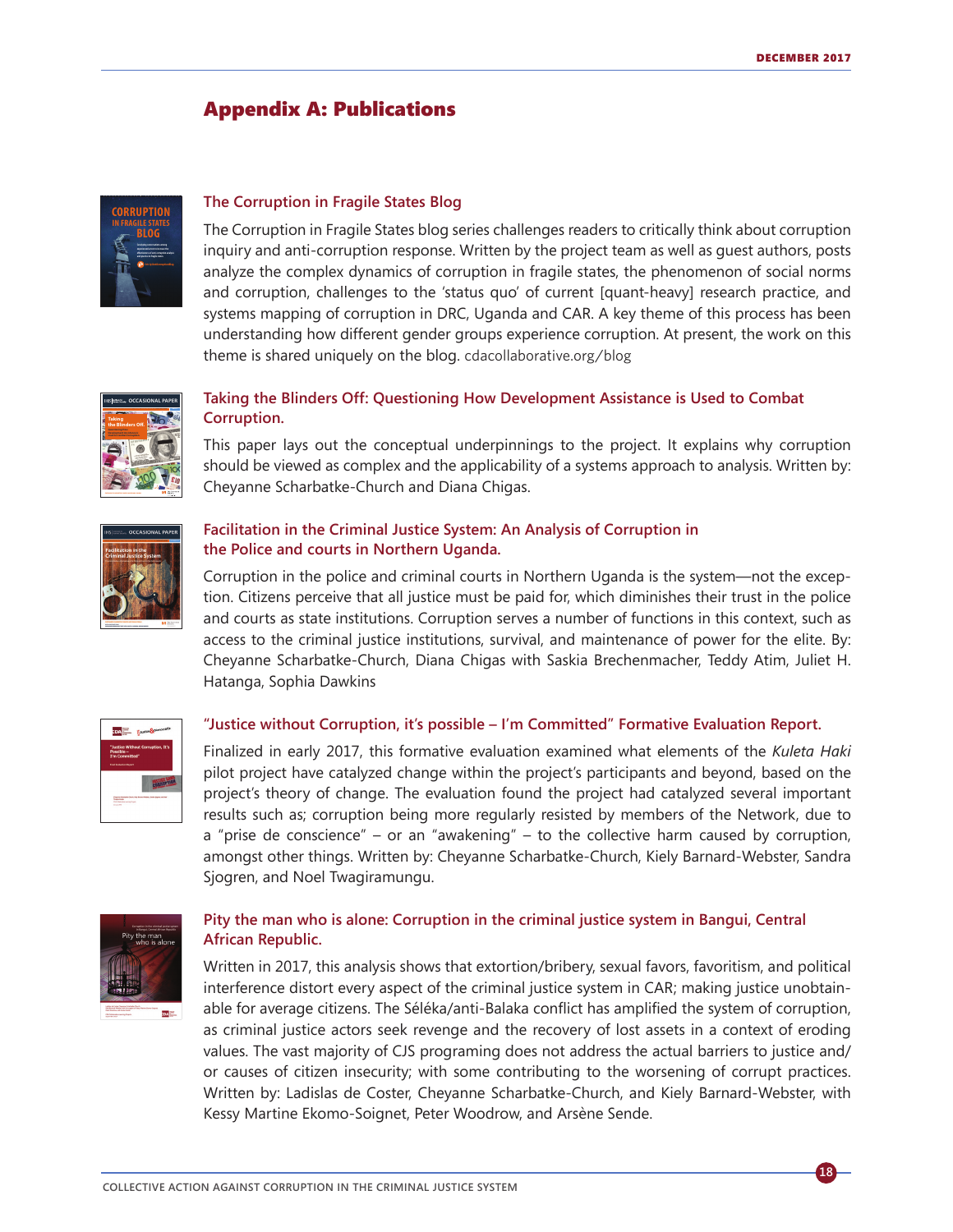#### Endnotes

- 1 Cheyanne Scharbatke-Church, with Barnard-Webster. *Understanding Corruption in Criminal Justice as a Robust and Resilient System: An analysis process using systems thinking tools. Version 1.0* Cambridge, MA: CDA Collaborative Learning Projects, 2017. http://cdacollaborative.org/publication/understanding-corruption-criminal-justice-robust-resilient-system/
- 2 In conversation after conversation in CAR (2017) and Uganda (2016) with international staff responsible for CJS reform or development funding or programming, our questions related to the degree and impact of corruption on the CJS were met with blank stares. See for an example: Cheyanne Scharbatke-Church, Ladislas de Coster and Kiely Barnard-Webster, with Ekomo-Soignet, Woodrow, and Sende. *Pity the man who is alone: Corruption in the criminal justice system in Bangui, Central African Republic.* Cambridge, MA: CDA Collaborative Learning Projects, 2017. http:// cdacollaborative.org/publication/pity-man-alone-corruption-criminal-justice-system-bangui-central-african-republic/
- 3 For reference, see: (1) Cheyanne Scharbatke-Church and Diana Chigas with Brechenmacher, Atim, Hatanga, and Dawkins. *Facilitation in the Criminal Justice System: A Systems Analysis of Corruption in the Police and Courts in Northern Uganda.* Occasional Paper. Medford, MA: Institute for Human Security and The Fletcher School of Law and Diplomacy, Tufts University, 2016. http://fletcher.tufts.edu/~/media/Fletcher/Microsites/Human%20Security/Facilitation%20in%20the%20Criminal%20 Justice%20System.pdf and (2) Cheyanne Scharbatke-Church, Ladislas de Coster and Kiely Barnard-Webster, with Ekomo-Soignet, Woodrow, and Sende. *Pity the man who is alone: Corruption in the criminal justice system in Bangui, Central African Republic.* Cambridge, MA: CDA Collaborative Learning Projects, 2017. http://cdacollaborative.org/publication/ pity-man-alone-corruption-criminal-justice-system-bangui-central-african-republic/
- 4 For a more detailed account of the problem with this assumption, see Cheyanne Scharbatke-Church and Diana Chigas. *Taking the Blinders Off: Questioning How Development Assistance is Used to Combat Corruption.* Occasional Paper. Medford, MA: Institute for Human Security, The Fletcher School of Law and Diplomacy, Tufts University, 2016. http:// cdacollaborative.org/publication/taking-blinders-off-questioning-development-assistance-used-combat-corruption/
- 5 Originally with a focus on three countries of Central Africa: South Sudan, Central African Republic (CAR) and the Democratic Republic of the Congo (DRC). Ultimately, three analysis of corruption in the CJS were produced in the DRC, CAR and through a sister-project housed at Tufts University, Uganda. The findings and corresponding systems maps are available at: www.cdacollaborative.org.
- 6 A simple phenomena (problem) is one that can be understood fairly easily, though this does NOT imply that it is easily solved! Simple problems usually have known solutions that have proven effective. A complex problem involves multiple causes and effects interacting in shifting patterns. Typically, solutions are not known or proven, and, in any case, complex problems require multifaceted interventions and flexible and adaptive management, based on regular feedback.
- 7 The basis of the approach is explained in Cheyanne Scharbatke-Church, and Diana Chigas. *Taking the Blinders Off: Questioning How Development Assistance is Used to Combat Corruption.* Occasional Paper. Institute for Human Security, The Fletcher School of Law and Diplomacy, Tufts University, 2016. Accessed at: http://cdacollaborative.org/publication/ taking-blinders-off-questioning-development-assistance-used-combat-corruption/
- 8 For the full report and systems map, see: Cheyanne Scharbatke-Church, Ladislas de Coster and Kiely Barnard-Webster, with Kessy Martine Ekomo-Soignet, Peter Woodrow, and Arsène Sende. *Pity the man who is alone: Corruption in the criminal justice system in Bangui, Central African Republic.* Cambridge, MA: CDA Collaborative Learning Projects, 2017. http://cdacollaborative.org/publication/pity-man-alone-corruption-criminal-justice-system-bangui-central-african-republic/
- 9 A detailed description of the systems-based corruption analysis process can be found in: Scharbatke-Church, with Barnard-Webster. *Understanding Corruption in Criminal Justice as a Robust and Resilient System: An analysis process using systems thinking tools.* Version 1.0 Cambridge, MA: CDA Collaborative Learning Projects, 2017. http://cdacollaborative. org/publication/understanding-corruption-criminal-justice-robust-resilient-system/
- 10 Scharbatke-Church and Rogers, *Designing for Results 2.0*, forthcoming 2018.
- 11 A free *Most Significant Change Manual* (by Davies and Dart) is available online in multiple languages.
- 12 For more information on *Utilization Focused Evaluation*, see Michael Quinn Patton's book of the same name.
- 13 More commentary on the results of the gender deep dive may be found on the *Corruption in Fragile States* blog series: http://cdacollaborative. org/blog/corruption-fragile-states-blog-series/
- 14 For a more fulsome description of the MSC process used in this program and the lessons learned, see the blogs by Cheyanne Scharbatke-Church and Sandra Sjogren on the CDA Perspectives – *Corruption in Fragile States* blog series: http://cdacollaborative.org/blog/reflections-using-significant-change-anti-corruption-program/?src=series and http:// cdacollaborative.org/blog/using-the-participatory-monitoring-approach-most-significant-change-for-an-anti-corruption-program/?src=series